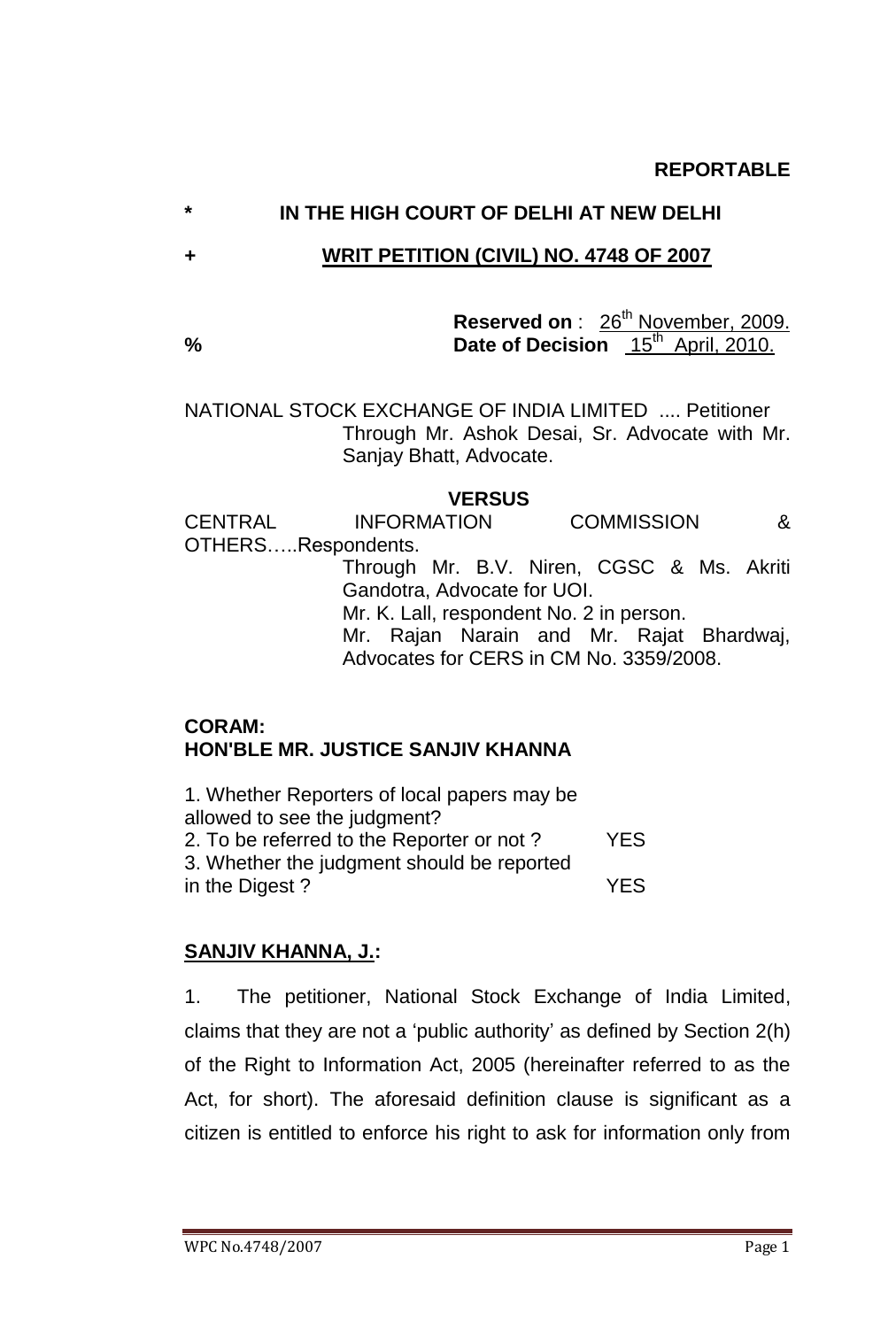a 'public authority' as defined in Section 2(h) and not from bodies, which are not public authorities.

2. Section 2(h) of the Act reads as under:-

―2(*h*) "public authority" means any authority or body or institution of self- government established or constituted—

*(a)* by or under the Constitution;

*(b)* by any other law made by Parliament;

*(c)* by any other law made by State Legislature;

*(d)* by notification issued or order made by the

appropriate Government, and includes any—

*(i)* body owned, controlled or substantially financed;

*(ii)* non-Government organisation substantially financed,

directly or indirectly by funds provided by the appropriate Government;"

3. Section 2(h) of the Act consists of two parts. The first part states that public authority means any authority or body or institution of self-government established or constituted by or under the Constitution, by any enactment made by the Parliament or the State Legislature or by a notification issued or order made by the appropriate Government. The second part starts from the word ‗includes' and states the term ‗public authority' includes bodies which are owned, controlled or substantially financed directly or indirectly by funds provided by the appropriate Government and non-Government organizations substantially financed directly or indirectly by the funds provided by the appropriate Government. Interpreting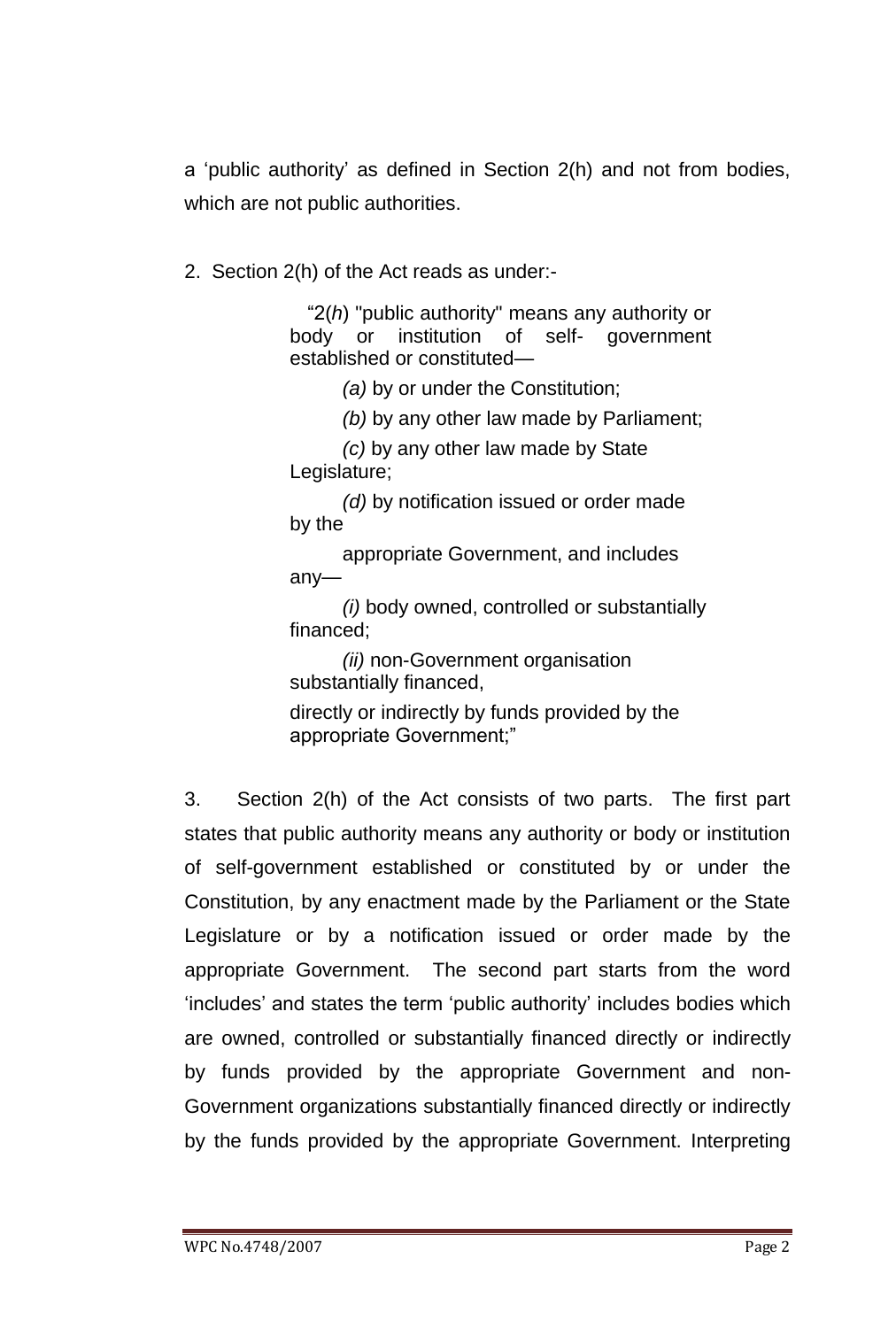the second part of the definition and whether conditions (a) to (d) apply, S. Ravindra Bhat, J. in his judgment dated  $7<sup>th</sup>$  January, 2010 in W.P. (C) No. 876/2007 titled *Indian Olympic Association versus Veeresh Malik and Others* and other cases has observed as under:-

> ―**45.** Now, if the Parliamentary intention was to expand the scope of the definition "public authority‖ and not restrict it to the four categories mentioned in the first part, but to comprehend other bodies or institutions, the next question is whether that intention is coloured by the use of the specific terms, to be read along with the controlling clause "authority...of self government" and "established or constituted by or under" a notification. A facial interpretation would indicate that even the bodies brought in by the extended definition:

*(i) "*….*Body owned, controlled or substantially financed; (ii) Non- Government organization substantially financed, directly or indirectly by funds provided by the appropriate Government."*

are to be constituted under, or established by a notification, issued by the appropriate government. If indeed such were the intention, sub-clause (i) is a surplusage, since the body would have to be one of self government, substantially financed, and constituted by a notification, issued by the appropriate government. Secondly – perhaps more importantly, it would be highly anomalous to expect a "non-government organization" to be constituted or established by or under a notification issued by the government. These two internal indications actually have the effect of extending the scope of the definition "public authority"; it is thus not necessary that the institutions falling under the inclusive part have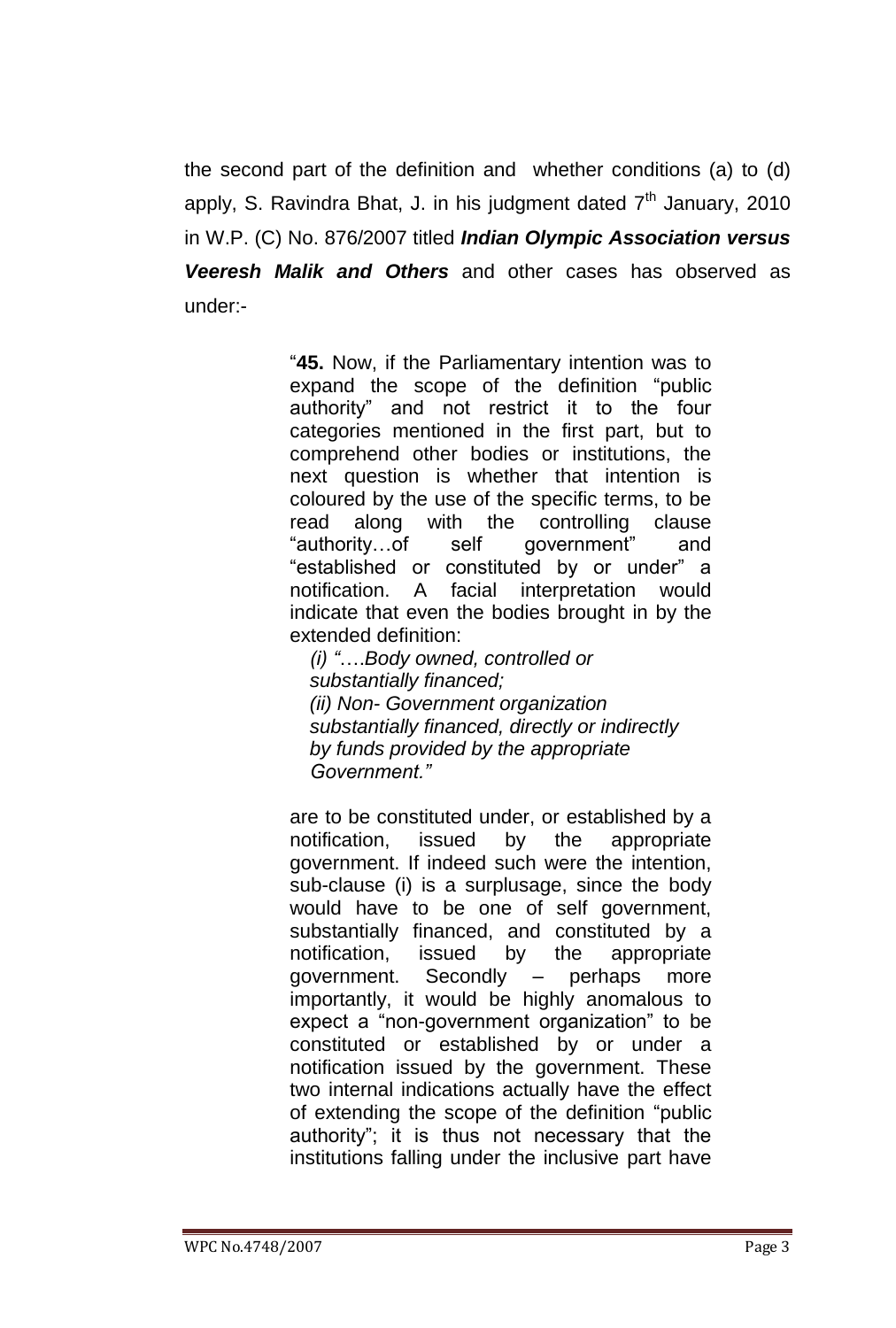to be constituted, or established under a notification issued in that regard. Another significant aspect here is that even in the inclusive part, Parliament has nuanced the term; sub-clause (i) talks of a "body, owned, controlled or substantially financed" by the appropriate government (the subject object relationship ending with sub-clause (ii)). In the case of control, or ownership, the intention here was that the irrespective of the constitution (i.e it might not be under or by a notification), if there was substantial financing, by the appropriate government, and ownership or control, the body is deemed to be a public authority. This definition would comprehend societies, co-operative societies, trusts, and other institutions where there is control, ownership, (of the appropriate government) or substantial financing. The second class, i.e nongovernment organization, by its description, is such as cannot be "constituted" or "established" by or under a statute, or notification.

**46.** The term "non-government organization" has not been used in the Act. It is a commonly accepted expression. Apparently, the expression was used the first time, in the definition of "international NGO" (INGO) in Resolution 288 (X) of ECOSOC on February 27, 1950 as *"any international organization that is not founded by an international treaty".*  According to to Wikipedia http://en.wikipedia.org/wiki/Nongovernmental\_or ganization..accessed on 28-12-2009 @19:52 hrs)

*"…Non-Government organization (NGO) is a term that has become widely accepted as referring to a legally constituted, non-Government organization created by natural or legal persons with no participation or representation of any government. In the cases in which NGOs are funded totally or partially by*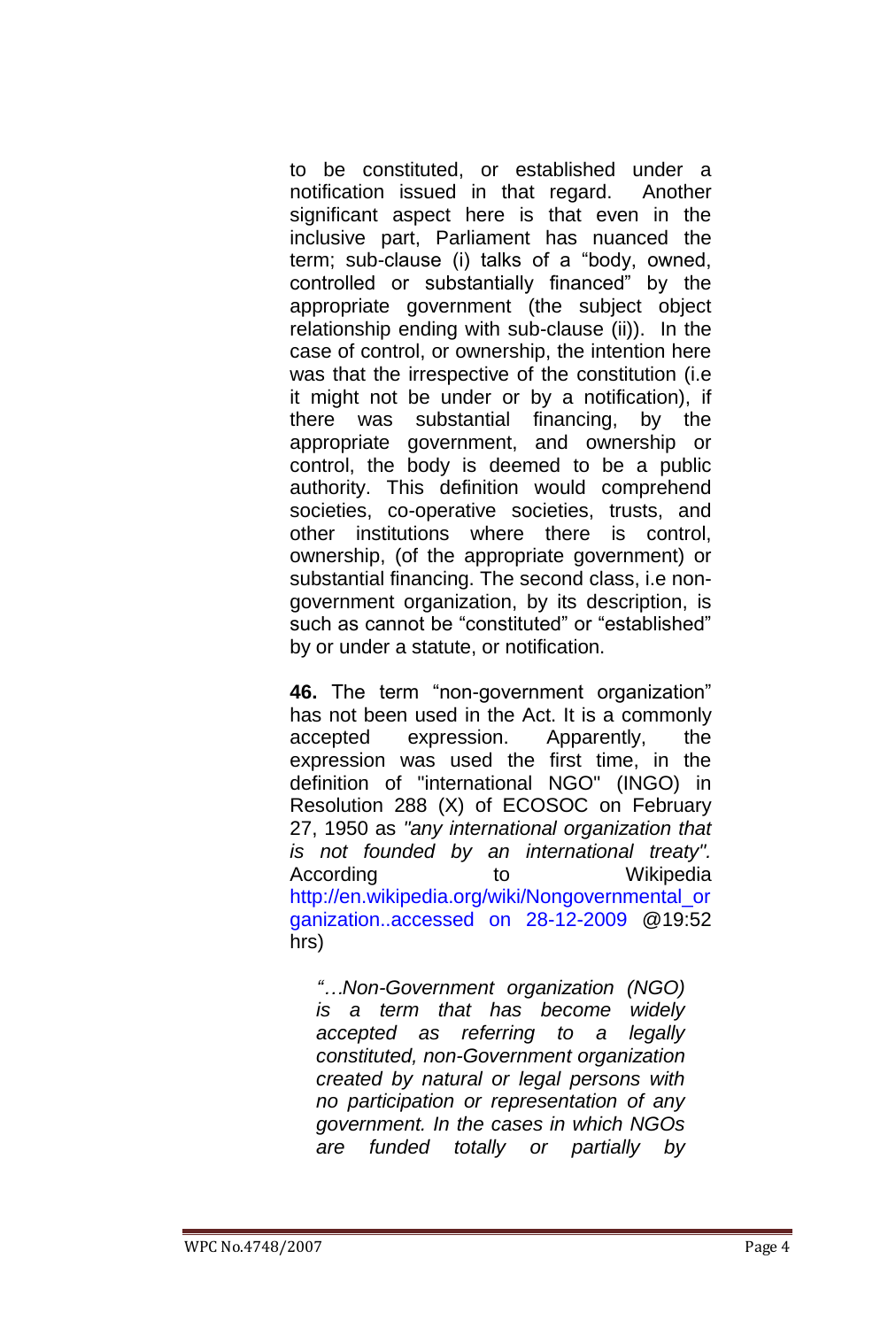*governments, the NGO maintains its non-Government status and excludes government representatives from membership in the organization. Unlike the term intergovernmental organization, "non-Government organization" is a term in general use but is not a legal definition. In many jurisdictions these types of organization are defined as "civil society organizations" or referred to by other names…"*

Therefore, inherent in the context of a "nongovernment‖ organization is that it is independent of government control in its affairs, and is not connected with it. Naturally, its existence being as a non-state actor, the question of its establishment or constitution through a government or official notification would not arise. The only issue in its case would be whether it fulfills the "substantial financing" criteria, spelt out in Section 2(h). Non-government organizations could be of any kind; registered societies, co-operative societies, trusts, companies limited by guarantee or other juristic or legal entities, but not established or controlled in their management, or administration by state or public agencies.‖

4. The term "substantially financed" has also been interpreted in the same judgment and it has been held that majority test is not appropriate to decide whether or not a non-Government organization is substantially financed directly or indirectly by the appropriate Government. It has been explained that financing in percentage terms in relation to the total budget of a body is not important. While deciding the question whether an organization has been infused or has taken benefit of substantial financing, directly or indirectly from the Government in paragraphs 58 to 60 of the said judgment, learned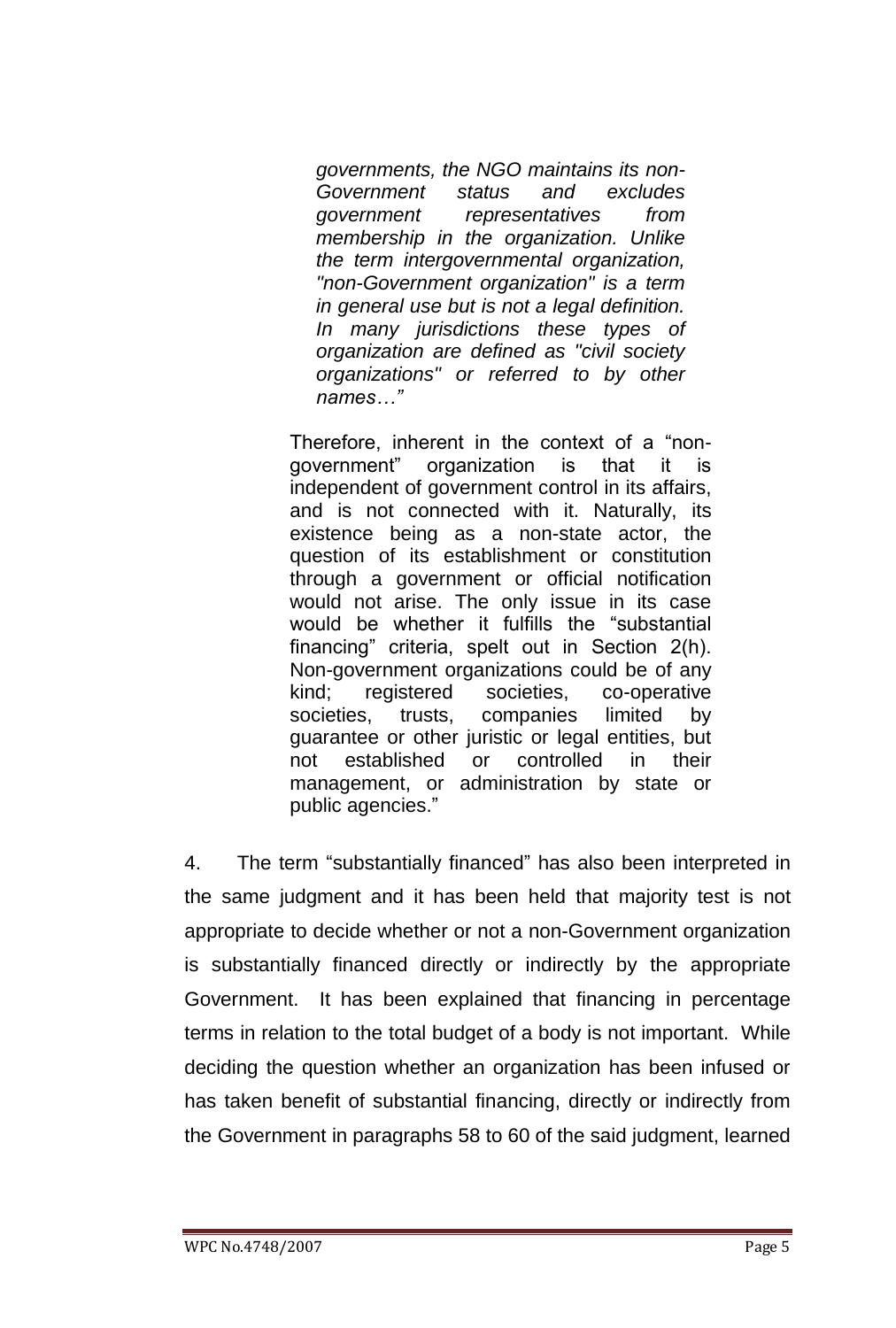single Judge had examined the scope and ambit of the second part and its relationship with the first part and observed in paragraph 60 as under:-

> ―**60.** This court therefore, concludes that what amounts to "substantial" financing cannot be straight-jacketed into rigid formulae, of universal application. Of necessity, each case would have to be examined on its own facts. That the percentage of funding is not "majority" financing, or that the body is an impermanent one, are not material. *Equally, that the institution or organization is not controlled, and is autonomous is irrelevant; indeed, the concept of non-government organization means that it is independent of any manner of government control in its establishment, or management. That the organization does not perform – or predominantly perform – "public" duties too, may not be material, as long as the object for funding is achieving a felt need of a section of the public, or to secure larger societal goals.* To the extent of such funding, indeed, the organization may be a tool, or vehicle for the executive government's policy fulfillment plan. This view, about coverage of the enactment, without any limitation, so long as there is public  $financing, ……."$

## (emphasis supplied)

5. I have referred the second part of Section 2(h) of the Act and the aforesaid judgment, as these are relevant to the present case and give an indication of the legislative intent while defining the term ‗public authority'. It is obvious that the term ‗public authority' has been given a broad and wide meaning not only to include bodies which are owned, controlled or substantially financed directly or indirectly by the Government but even non-Government organizations, which are substantially financed directly or indirectly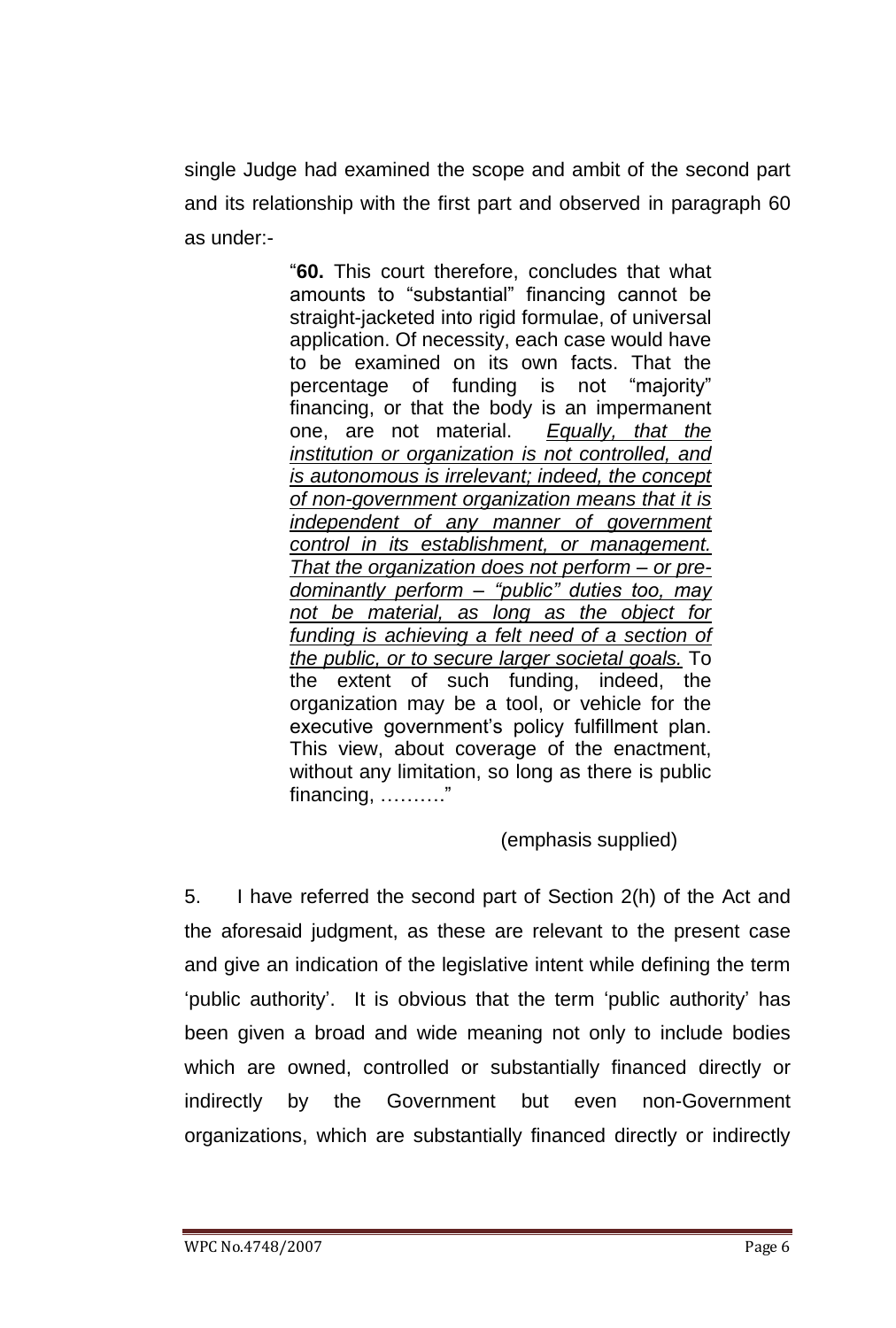by the Government. The idea, purpose and objective behind the beneficial legislation is to make information available to citizens in respect of organizations, which take benefit and advantage by utilizing substantial public funds. This ensures that the citizens can ask for and get information and know on how public funds are being used and there is accountability, transparency and openness. Even private organizations, which are enjoying benefit of substantial funding directly or indirectly from the Governments, fall within the definition of 'public authorities' under the Act.

6. The first part of Section 2(h) of the Act states that public authorities means authorities, institutions of self-government or bodies which have been established or constituted in the manner specified in (a) to (d). Each of the said words has been interpreted below. Effect of conditions (a) to (d) mentioned in the first part has been examined.

7. Webster's Comprehensive Dictionary (International Edition) defines the term 'authority' as "the person or persons in whom government or command is vested; often in the plural". Meaning to the word "authority" in Webster's Third New International Dictionary is "a public administrative agency or corporation having quasigovernmental powers and authorized to administer a revenueproducing public enterprise". Meaning of 'authority' given in The Law Lexicon P. Ramanatha Aiyar, Second Edition-1997 is "a person or persons, or a body, exercising power of command; generally in plural: as the civil and military authorities‖. In *Rajasthan State Electricity Board v. Mohan Lal,(1967) 3 SCR 377, 385* the Supreme Court referred to the dictionary mean of the term 'authority' and observed;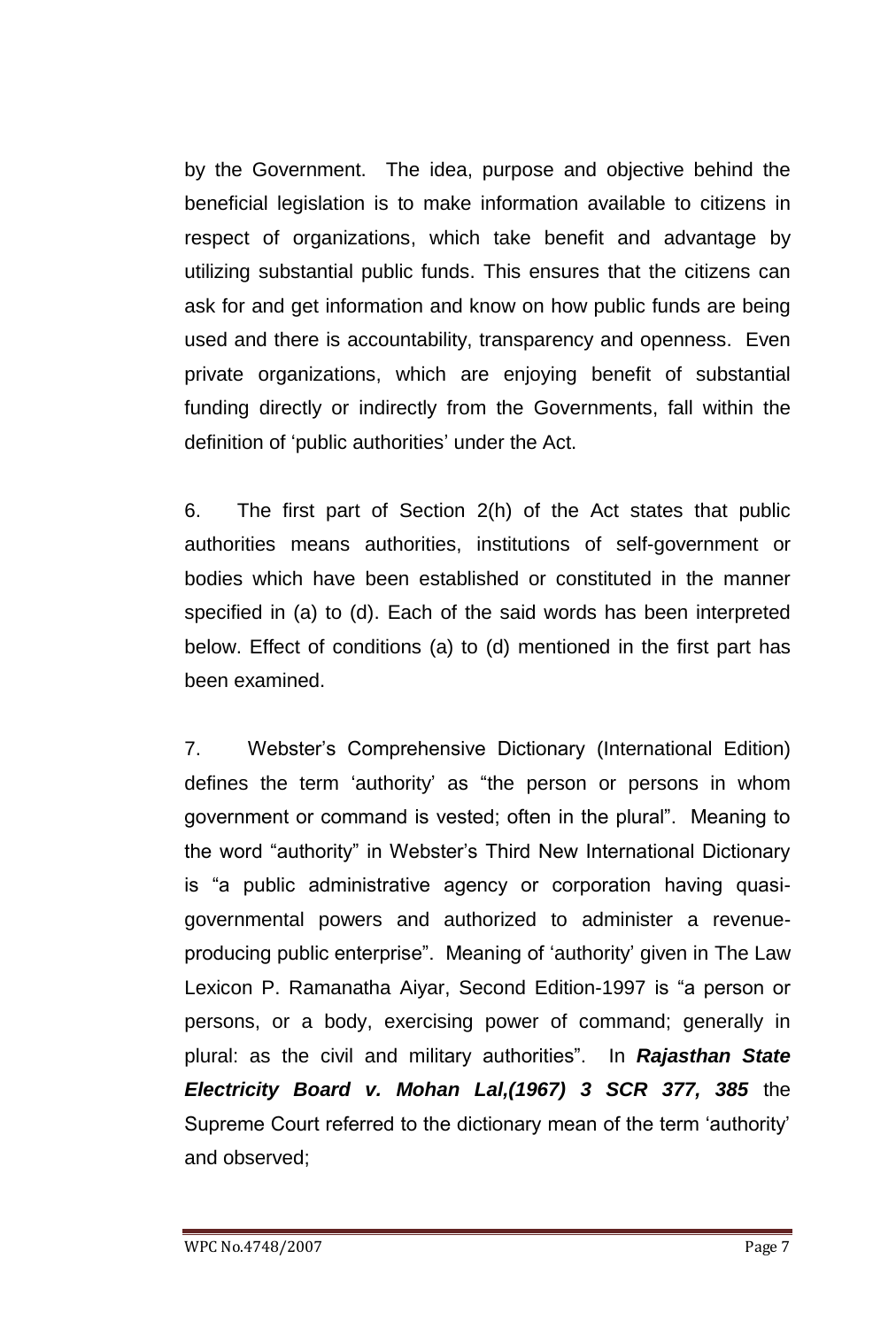"5. The meaning of the word "authority" given in *Webster's Third New International Dictionary*, which can be applicable, is a public administrative agency or corporation having quasi-governmental powers and authorised to administer a revenue-producing public enterprise. This dictionary meaning of the word "authority" is clearly wide enough to include all bodies created by a statute on which powers are conferred to carry out governmental or quasi governmental functions. The expression "other authorities" is wide enough to include within it every authority created by a statute and functioning within the territory of India, or under the control of the Government of India; and we do not see any reason to narrow down this meaning in the context in which the words "other authorities" are used in Article 12 of the Constitution.

6. In *Smt Ujjam Bai* v. *State of Uttar Pradesh*, Ayyangar, J., interpreting the words "other authorities" in Article 12, held: "Again, Article 12 winds up the list of authorities falling within the definition by referring to "other authorities" within the territory of India which cannot obviously be read as ejusdem generis with either the Government and the Legislatures or local authorities. The words are of wide amplitude and capable of comprehending every authority created under a statute and functioning within the territory of India or under the control of the Government of India. There is no characterisation of the nature of the 'authority' in this residuary clause and consequently it must include every type of authority set up under a statute for the purpose of administering laws enacted by the Parliament or by the State including those vested with the duty to make decisions in order to implement those laws.‖ In *K.S. Ramamurthi Reddiar* v. *Chief Commissioner, Pondicherry*, this Court, dealing with Article 12, held: "Further, all local or other authorities within the territory of India include all authorities within the territory of India whether under the control of the Government of India or the Governments of various States and even autonomous authorities which may not be under the control of the Government at all." These decisions of the Court support our view that the expression "other authorities" in Article 12 will include all constitutional or statutory authorities on whom powers are conferred by law. It is not at all material that some of the powers conferred may be for the purpose of carrying on commercial activities. Under the Constitution, the State is itself envisaged as having the right to carry on trade or business as mentioned in Article 19(1)(*g*). In Part IV, the State has been given the same meaning as in Article 12 and one of the Directive Principles laid down in Article 46 is that the State shall promote with special care the educational and economic interests of the weaker sections of the people. The State, as defined in Article 12, is thus comprehended to include bodies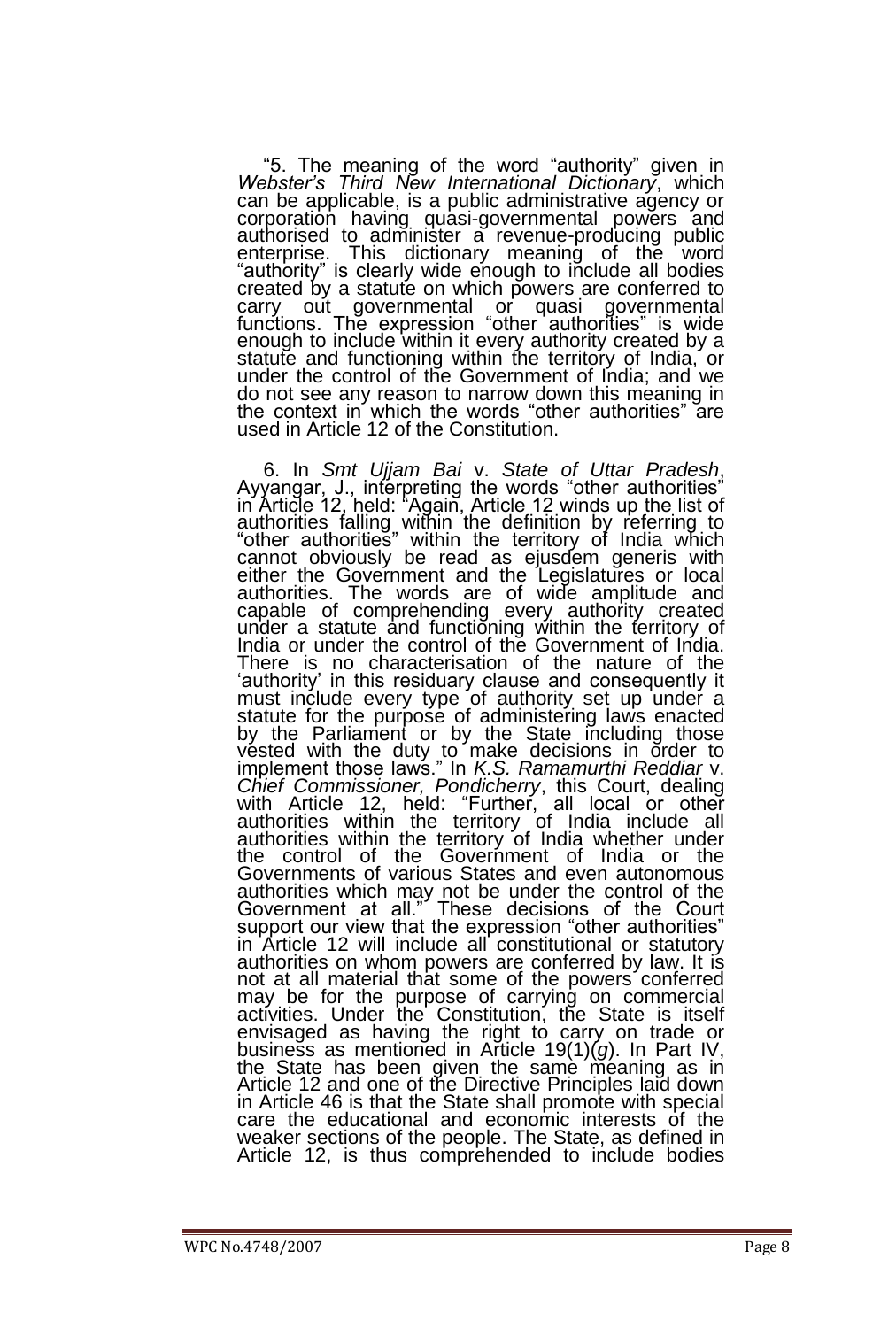created for the purpose of promoting the educational and economic interests of the people. The State, as constituted by our Constitution, is further specifically empowered under Article 298 to carry on any trade or business.'

8. The term 'authority' has been a subject matter of judicial decisions of the Supreme Court while examining Articles 12 and 226 of the Constitution of India and has been given wider meaning. The Supreme Court in *Praga Tools Corporation versus Shri C.A. Imanual and Others*, (1969) 3 SCR 773 had observed:

> ―**6.** In our view the High Court was correct in holding that the writ petition filed under Article 226 claiming against the company mandamus or an order in the nature of mandamus was misconceived and not maintainable. The writ obviously was claimed against the company and not against the conciliation officer in respect of any public or statutory duty imposed on him by the Act as it was not be, but the company who sought to implement the impugned agreement. No doubt, Article 226 provides that every High Court shall have power to issue to any person or authority orders and writs including writs in the nature of habeas corpus, mandamus *etc*. or any of them for the enforcement of any of the rights conferred by Part III of the Constitution and for any other purpose. But it is well understood that a mandamus lies to secure the performance of a public or statutory duty in the performance of which the one who applies for it has a sufficient legal interest. Thus, an application for mandamus will not lie for an order of reinstatement to an office which is essentially of a private character nor can such an application be maintained to secure performance of obligations owed by a company towards its workmen or to resolve any private dispute. (See *Sohan Lal* v. *Union of India*), In *Regina* v. *Industrial court* mandamus was refused against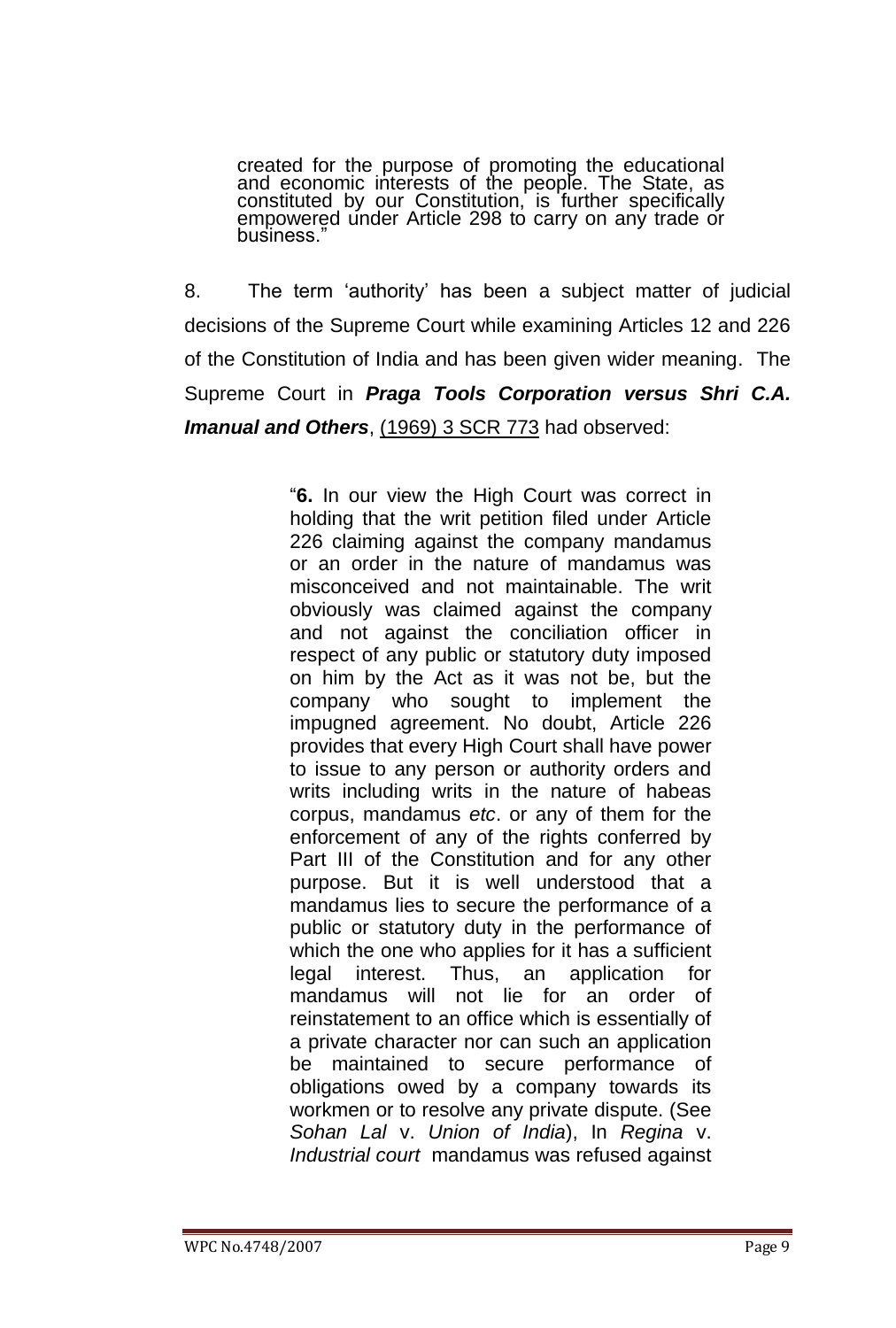the Industrial court though set up under the Industrial courts Act, 1919 on the ground that the reference for arbitration made to it by a minister was not one under the Act but a private reference. "This Court has never exercised a general power‖ said Bruce, J. in *R.* v. *Lawisham Union* "to enforce the performance of their statutory duties by public bodies on the application of anybody who chooses to apply for a mandamus*.* It has always required that the applicant for a mandamus should have a legal and a specific right to enforce the performance of those duties". Therefore, the condition precedent for the issue of mandamus is that there is in one claiming it a legal right to the performance of a legal duty by one against whom it is sought. An order of mandamus is, in form, a command directed to a person, corporation or an inferior tribunal requiring him or them to do a particular thing therein specified which appertains to his or their office and is in the nature of a public duty. It is, however, not necessary that the person or the authority on whom the statutory duty is imposed need be a public official or an official body. A mandamus can issue, for instance, to an official of a society to compel him to carry out the terms of the statute under or by which the society is constituted or governed and also to companies or corporations to carry out duties placed on them by the statutes authorising their undertakings. A mandamus would also lie against a company constituted by a statute for the purposes of fulfilling public responsibilities. [Cf. *Halsbury's Laws of England*, (3rd ed.), Vol. II, p. 52 and onwards].

**7.** The company being a non-statutory body and one incorporated under the Companies Act there was neither a statutory nor a public duty imposed on it by a statute in respect of which enforcement could be sought by means of a mandamus*,* nor was there in its workmen any corresponding legal right for enforcement of any such statutory or public duty. The High Court, therefore, was right in holding that no writ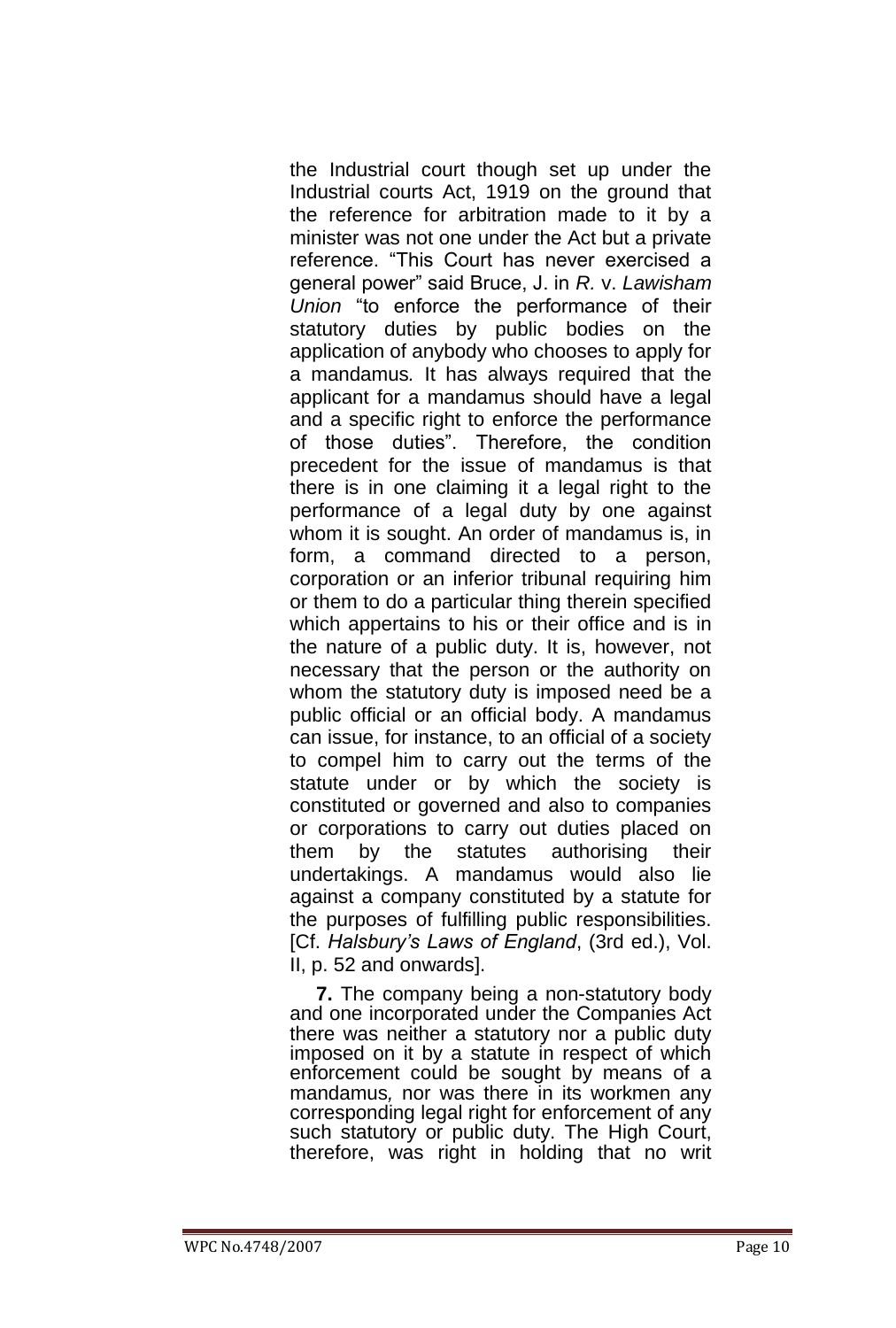petition for a mandamus or an order in the nature of mandamus could lie against the company."

9. In *Ramana Dayaram Shetty versus The International Airport Authority of India & Others*, (1979) 3 SCR 1014, the Supreme Court noticed that the power of the executive Government to affect the lives of the people is growing and there has been a tremendous expansion of welfare and social service functions by the State. It was also noticed that this has resulted in greater frequency with which ordinary citizens come into association or encounter with the State policy holders. In *Ajay Hasia and Others versus Khalid Mujib Sehravardi and Others,* (1981) 1 SCC 722 it was observed that there would be considerable erosion of the efficiency of the fundamental rights in case the term 'authority' is interpreted narrowly by allowing the State to adopt stratagem of carrying out their functions through instrumentality of agency of a corporation and excluding the same. It was accordingly observed in paragraph 11 of the judgment as under:-

> **"**11**.** We may point out that it is immaterial for this purpose whether the corporation is created *by* a statute or *under* a statute. The test is whether it is an instrumentality or agency of the Government and not as to how it is created. The inquiry has to be not as to how the juristic person is born but why it has been brought into existence. The corporation may be a statutory corporation created by a statute or it may be a government Company or a Company formed under the Companies Act, 1956 or it may be a society registered under the Societies. Registration Act, 1860 or any other similar statute. Whatever be its genetical origin, it would be an "authority" within the meaning of Article 12 if it is an instrumentality or agency of the Government and that would have to be decided on a proper assessment of the facts in the light of the relevant factors. The concept of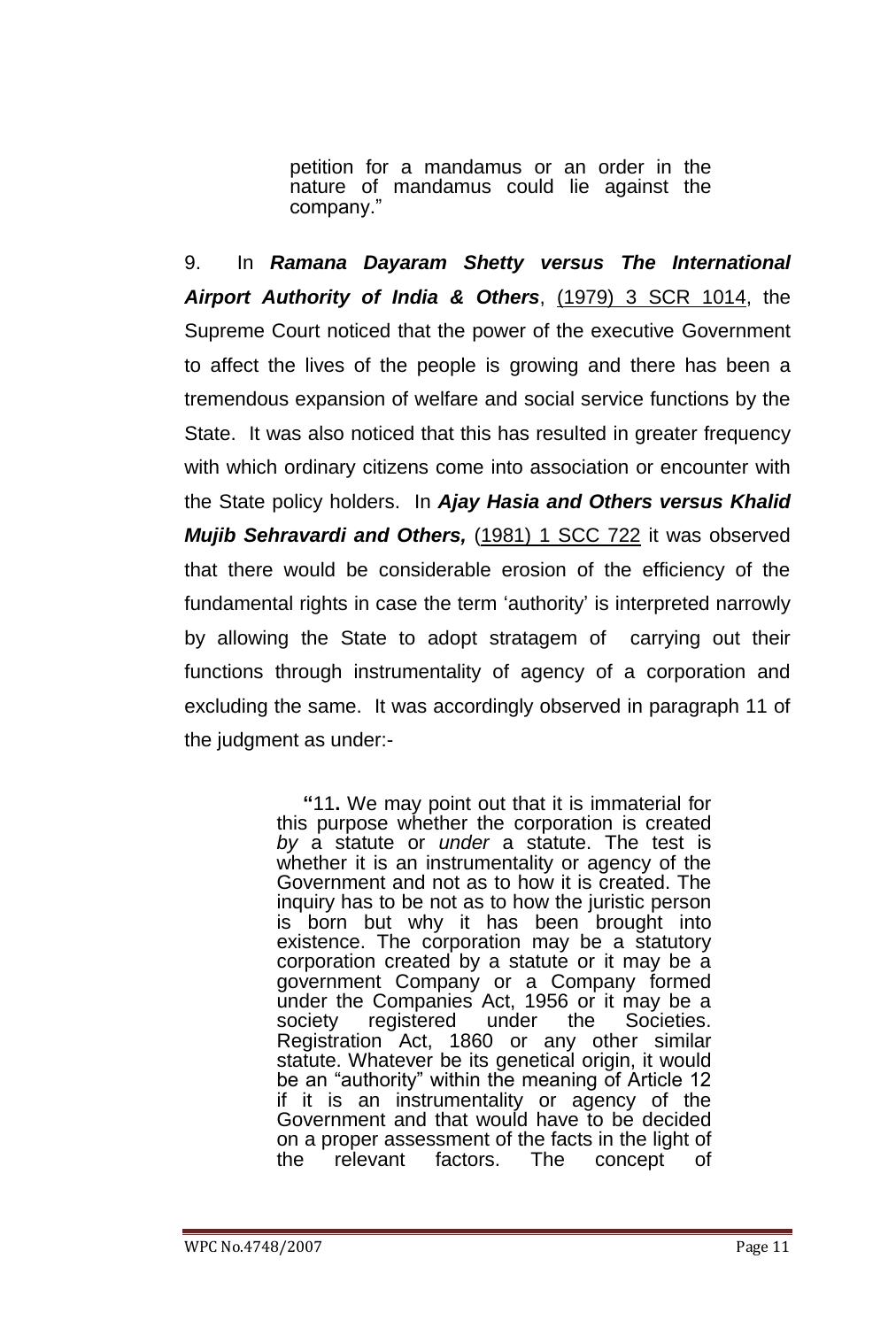instrumentality or agency of the Government is not limited to a corporation created by a statute but is equally applicable to a Company or society and in a given case it would have to be decided, on a consideration of the relevant factors, whether the Company or society is an instrumentality or agency of the Government so as to come within the meaning of the expression "authority" in Article 12."

10. Section 2(h) of the Act does refer to the manner of establishment or constitution in conditions (a) to (d) but condition (d) expands the term to include establishment or constitution by a notification or order by an appropriate government. Legislative enactment is not necessary and 'authority' under condition (d) of the section 2(h) can be established or constituted by an executive action. 'Authority' may be statutory or non statutory. Effect and relevance of conditions (a) to (d) has been examined later on.

11. In *Ajay Hasia's case* (supra), the Supreme Court quoted with approval the test laid down in *International Airport Authority's case* to decide whether an organization/body is an authority against whom a writ could be issued under Article 226 of the Constitution of India and it was observed:-

> **"**9. The tests for determining as to when a corporation can be said to be an instrumentality or agency of Government may now be culled out from the judgment in the *International Airport Authority case*. These tests are not conclusive or clinching, but they are merely indicative indicia which have to be used with care and caution, because while stressing the necessity of a wide meaning to be placed on the expression "other authorities", it must be realised that it should not be stretched so far as to bring in every autonomous body which has some nexus with the Government within the sweep of the expression. A wide enlargement of the meaning must be tempered by a wise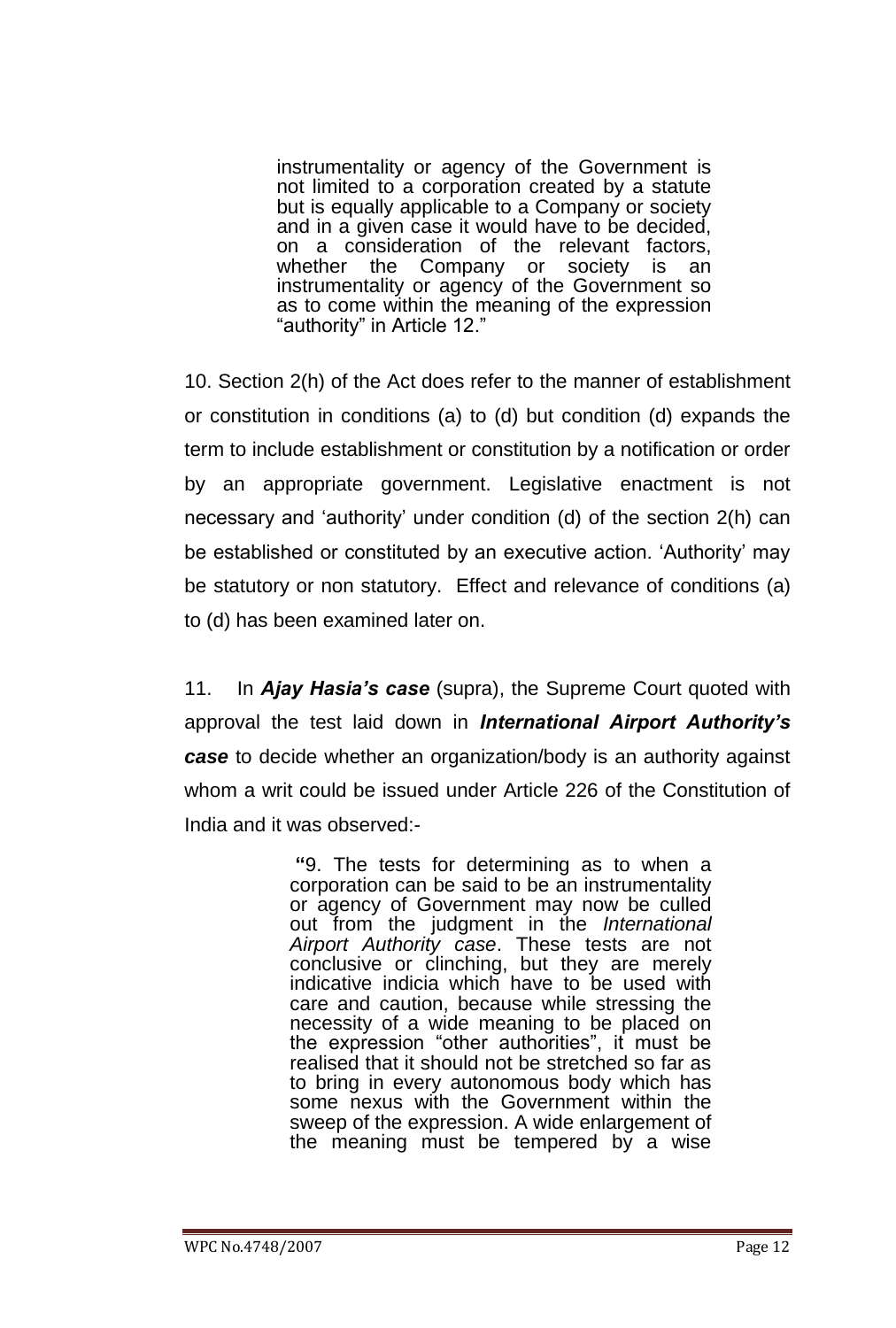limitation. We may summarise the relevant tests gathered from the decision in the *International Airport Authority case* as follows:

―(*1*) One thing is clear that if the entire share capital of the corporation is held by Government, it would go a long way towards indicating that the corporation is an instrumentality or agency of Government. (SCC p. 507, para 14)

(*2*) Where the financial assistance of the State is so much as to meet almost entire expenditure of the corporation, it would afford some indication of the corporation being impregnated with Governmental character. (SCC p. 508, para 15)

(*3*) It may also be a relevant factor ... whether the corporation enjoys monopoly status which is State conferred or State protected. (SCC p. 508, para 15)

(*4*) Existence of deep and pervasive State control may afford an indication that the corporation is a State agency or instrumentality. (SCC p. 508, para 15)

(*5*) If the functions of the corporation are of public importance and closely related to Governmental functions, it would be a relevant factor in classifying the corporation as an instrumentality or agency of Government. (SCC p. 509, para 16)

(*6*) ‗Specifically, if a department of Government is transferred to a corporation, it would be a strong factor supportive of this inference' of the corporation being an instrumentality or agency of Government." (SCC p. 510, para 18)

If on a consideration of these relevant factors it is found that the corporation is an instrumentality or agency of Government, it would, as pointed out in the *International Airport*  Authority case, be an "authority" and, therefore, ‗State' within the meaning of the expression in Article 12.‖

12. Conflict between *Sukhdev Singh versus Bhagatram Sardar Singh Raghuvanshi*, (1975) 1 SCC 421 and *Sabhajit Tewary v*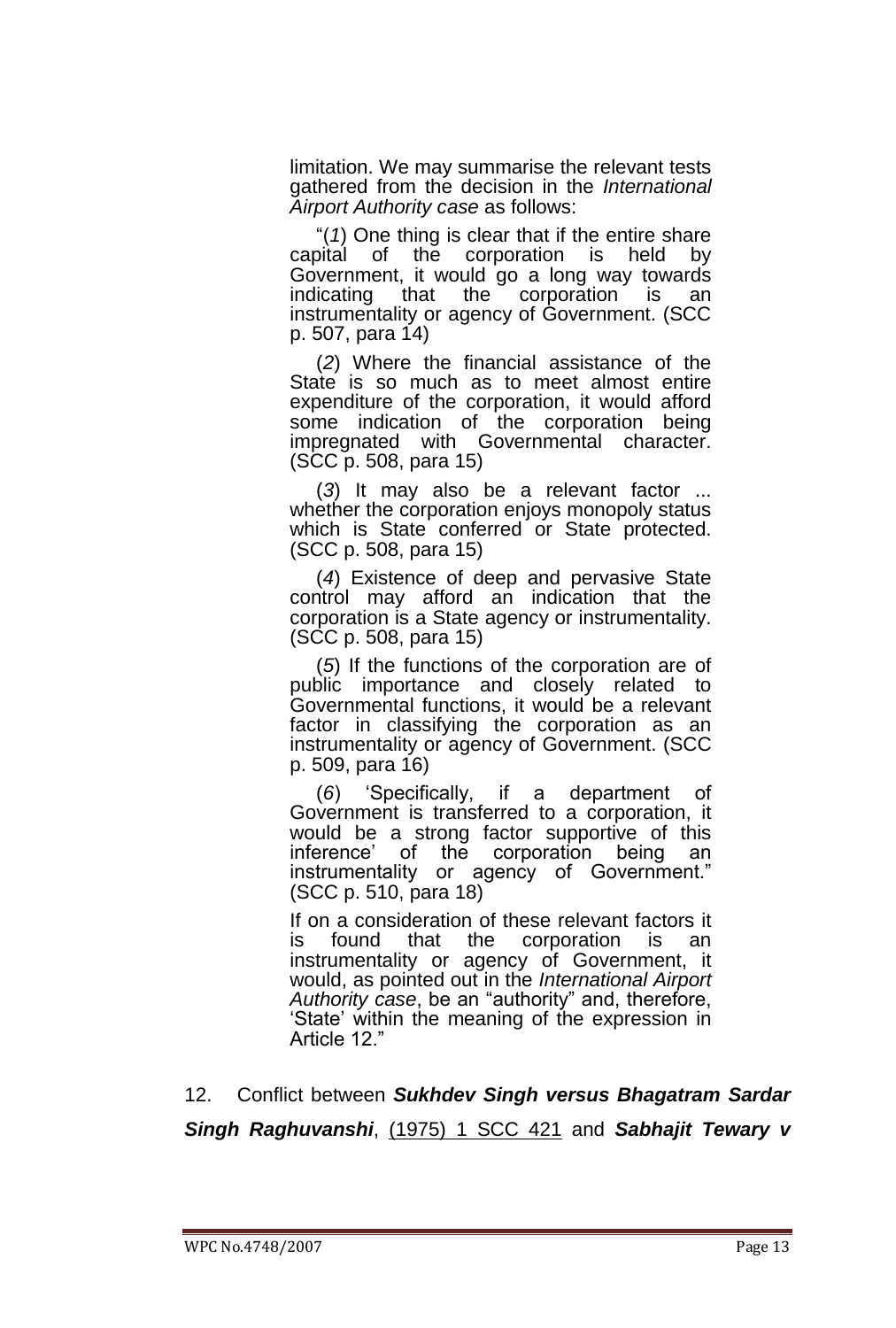*UOI* (1975) 1 SCC 485 was examined by seven Judges of the Supreme Court in the case of *Pradeep Kumar Biswas versus Indian Institute of Chemical Biology*, (2002) 5 SCC 111. The majority judgment approved of the tests specified in the case of *Ajay Hasia* and has observed as under:

> ―31. The tests to determine whether a body falls within the definition of "State" in Article 12 laid down in *Ramana* with the Constitution Bench imprimatur in *Ajay Hasia* form the keystone of the subsequent jurisprudential superstructure judicially crafted on the subject which is apparent from a chronological consideration of the authorities cited.

> 40. The picture that ultimately emerges is that the tests formulated in *Ajay Hasia* are not a rigid set of principles so that if a body falls within any one of them it must, ex hypothesi, be considered to be a State within the meaning of Article 12. The question in each case would be — whether in the light of the cumulative facts as established, the body is financially, functionally and administratively dominated by or under the control of the Government. Such control must be particular to the body in question and must be pervasive. If this is found then the body is a State within Article 12. On the other hand, when the control is merely regulatory whether under statute or otherwise, it would not serve to make the body a State."

13. More recently in *Binny Limited and Another versus V.V. Sadasivan*, (2005) 6 SCC 657, the Supreme Court has reiterated that Article 226 of the Constitution is couched in a way that even a Writ can be issued against a body which is discharging public function and the decision sought to be corrected or enforced must be in discharge of a public function. A body is performing a public function when it seeks to achieve some collective benefit for the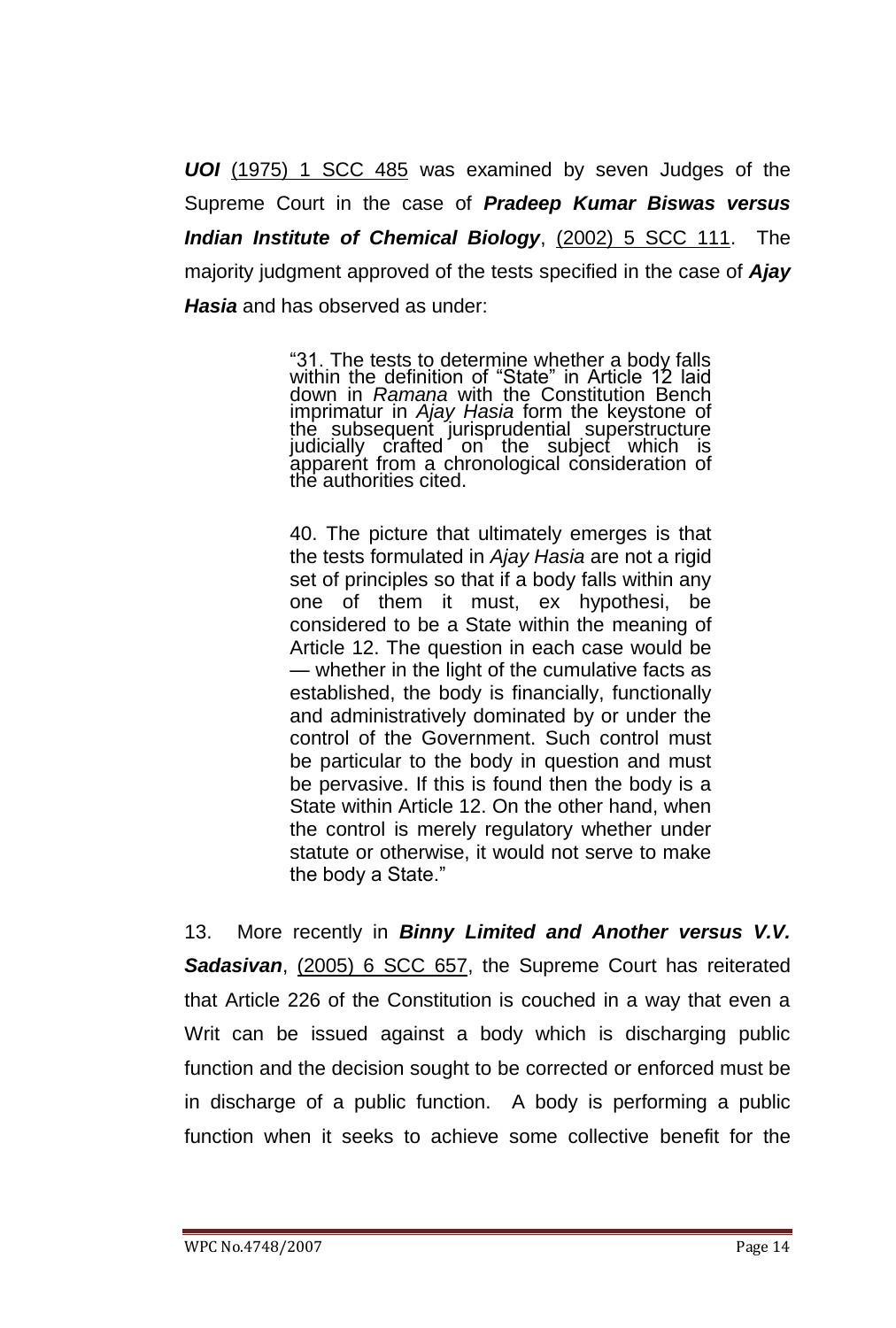public or a section of the public and is accepted by the public or that section of the public as having authority to do so. Bodies, therefore, exercise public functions when they intervene or participate in social or economic affairs of public interest. In the said judgment, the Supreme Court quoted the following passage on what are regarded as public functions from De Smith, Woolf and Jowell in the book Judicial Review of Administrative Action, Fifth Edition in Chapter 3, paras 0.24 and 0.25, which reads as under:-

> ―A body is performing a ‗public function' when it seeks to achieve some collective benefit for the public or a section of the public and is accepted by the public or that section of the public as having authority to do so. Bodies therefore exercise public functions when they intervene or participate in social or economic affairs in the public interest. This may happen in a wide variety of ways. For instance, a body is performing a public function when it provides ‗public goods' or other collective services, such as health care, education and personal social services, from funds raised by taxation. A body may perform public functions in the form of adjudicatory services (such as those of the criminal and civil courts and tribunal system). They also do so if they regulate commercial and professional activities to ensure compliance with proper standards. For all these purposes, a range of legal and administrative techniques may be deployed, including rule making, adjudication (and other forms of dispute resolution); inspection; and licensing.

> Public functions need not be the exclusive domain of the State. Charities, self-regulatory organisations and other nominally private institutions (such as universities, the Stock Exchange, Lloyd's of London, churches) may in reality also perform some types of public function. As Sir John Donaldson, M.R. urged, it is important for the courts to 'recognise the realities of executive power' and not allow 'their vision to be clouded by the subtlety and sometimes complexity of the way in which it can be exerted'. Non-governmental bodies such as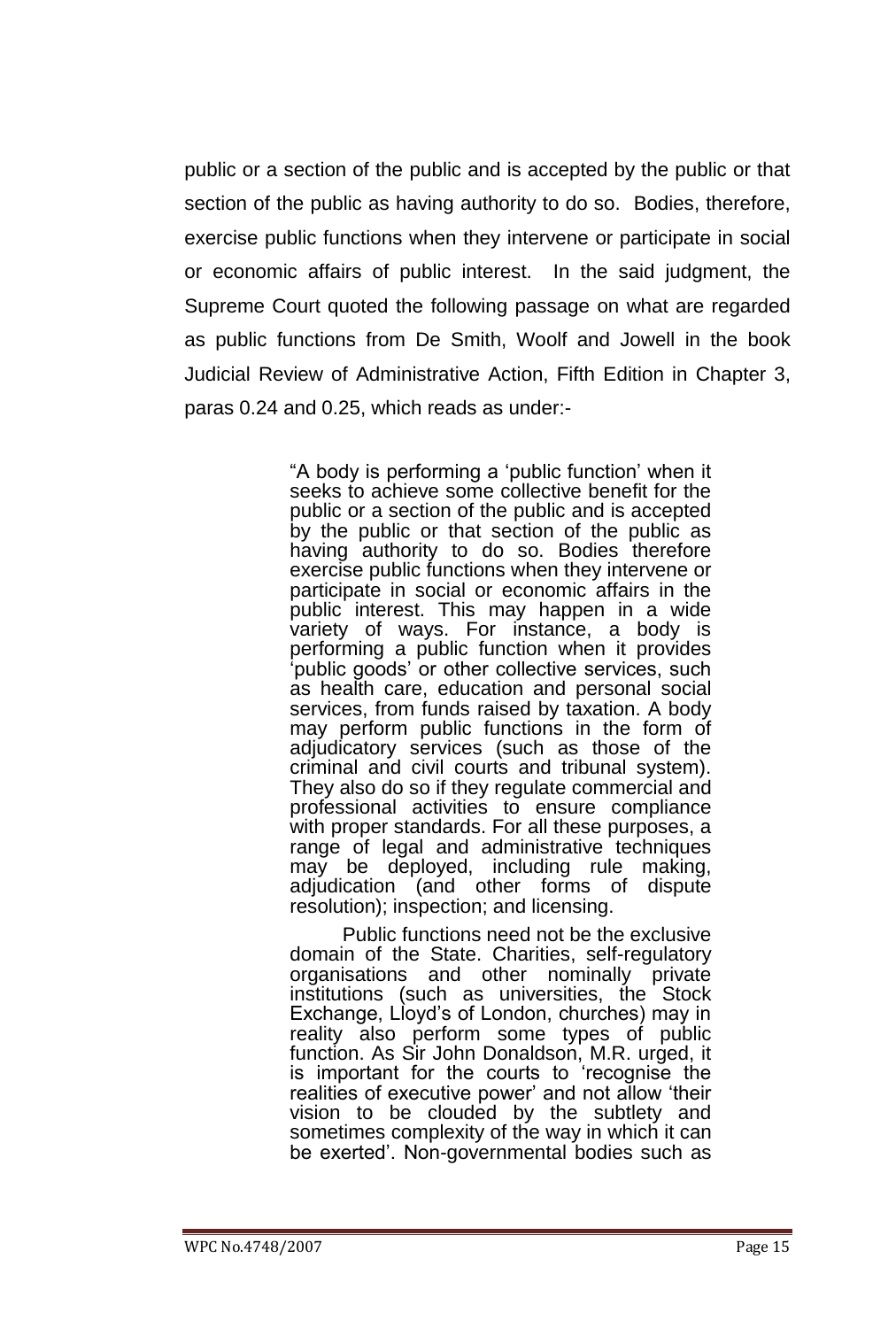these are just as capable of abusing their powers as is Government.‖

14. The aforesaid passage quoted above specifically holds that stock exchanges perform public functions. Power of judicial review under Article 226 is designed to prevent cases of abuse of power and neglect of duty by a public authority. The Act ensures transparency, openness and accountability of the authorities by giving rights to citizens to ask for and get information. The Act effectuates and provides statutory and enforceable legal right to enforce the Right to Information ingrained and part of Article 19(1) (a) of the Constitution. The term 'authority' used in Section 2(h) of the Act has to be read in the light of the aforesaid tests and paragraph 40 of the judgement in the case of *Pradeep Biswas* (supra.). Whether and when an 'authority' is a 'public authority' in view of conditions (a) to (d) in Section 2(h) of the Act has been examined later on.

15. Black's Law Dictionary  $6<sup>th</sup>$  Edition defines "institution" as an establishment, especially one of eleemosynary or public character or one affecting a community. In Law Lexicon, P. Ramanatha Aiyar,  $2^{nd}$ ed. 1997 it has been defined as "an establishment of a public character, a place where the business of a society is carried on; the organization itself." "The word 'institution' properly means an organization organized or established for some specific purpose, though it is sometimes used in statutes and in common parlance in the sense of the building or establishment in which the business of such society is carried on." In section  $2(h)$  the word 'institution' is qualified by the words 'self government'. The words 'self government' refers to the nature of activities that are performed. The activities should be in nature of governmental or public functions but the institution may be independent and free from governmental control.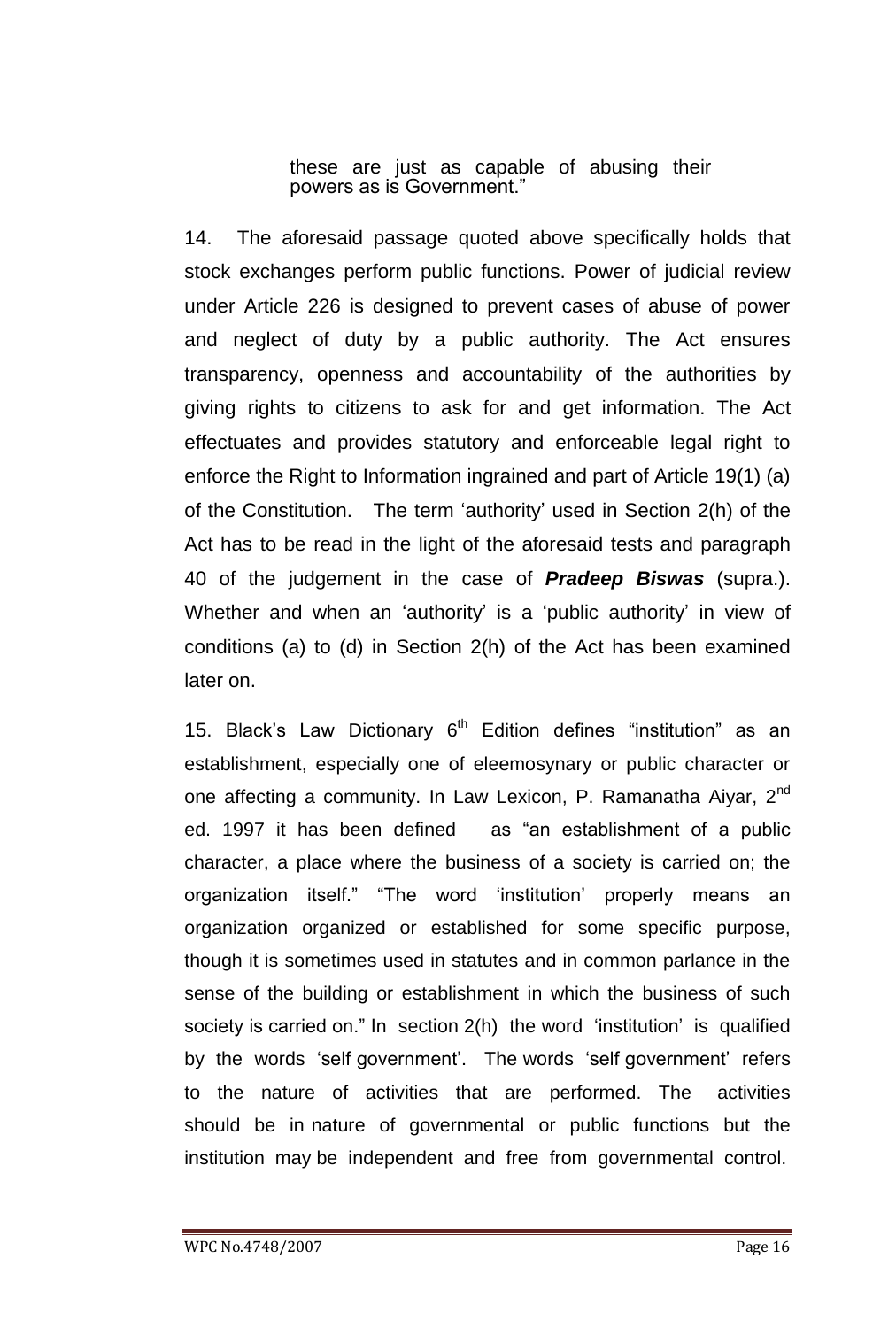‗Self government' will cover and encompass independent, autonomous self managed or governed organizations which have been permitted, allowed and are performing what are regarded as governmental or public functions. Pervasive and deep control of the government is not necessary. What are public functions has been examined above with reference to De Smith, Woolf and Jowell in the book Judicial Review of Administrative Action, Fifth Edition. An institution which performs public functions and has been created for discharging public or statutory duties as distinguished from private functions can be an 'institution of self government'.

16. Law Lexicon, P. Ramanatha Aiyar, 2<sup>nd</sup> ed. 1997 defines 'body' as ―a number of individuals spoken of collectively, usually associated for a common purpose, joined in a certain cause or united by some common tie or occupation, as, legislative body, the body of clergy; a body corporate.‖ ‗Authority' or ‗institution of self-government' are subspecies and can be included in the term 'body'. The terms 'authority' or ‗institution of self-government' are restrictive/narrower than the term 'body'. Nature and type of the activity undertaken by a 'body' is not of primary concern or importance. The term 'body' is extremely wide and unless a purposive interpretation is given, keeping in mind the legislative intention, the said term will include within its scope every and all kind of organization or concerns of two or more persons performing purely private functions. The petitioner is correct in their contention that all private bodies are not 'public authorities'. The petitioner is also correct that the words "establish or constituted" and (a) to (d) of Section 2(h) do not curtail and restrict the definition of ‗public authority' to exclude all private bodies like private companies or societies of private nature. These, it was rightly stated, can be established by an order or notification issued by an appropriate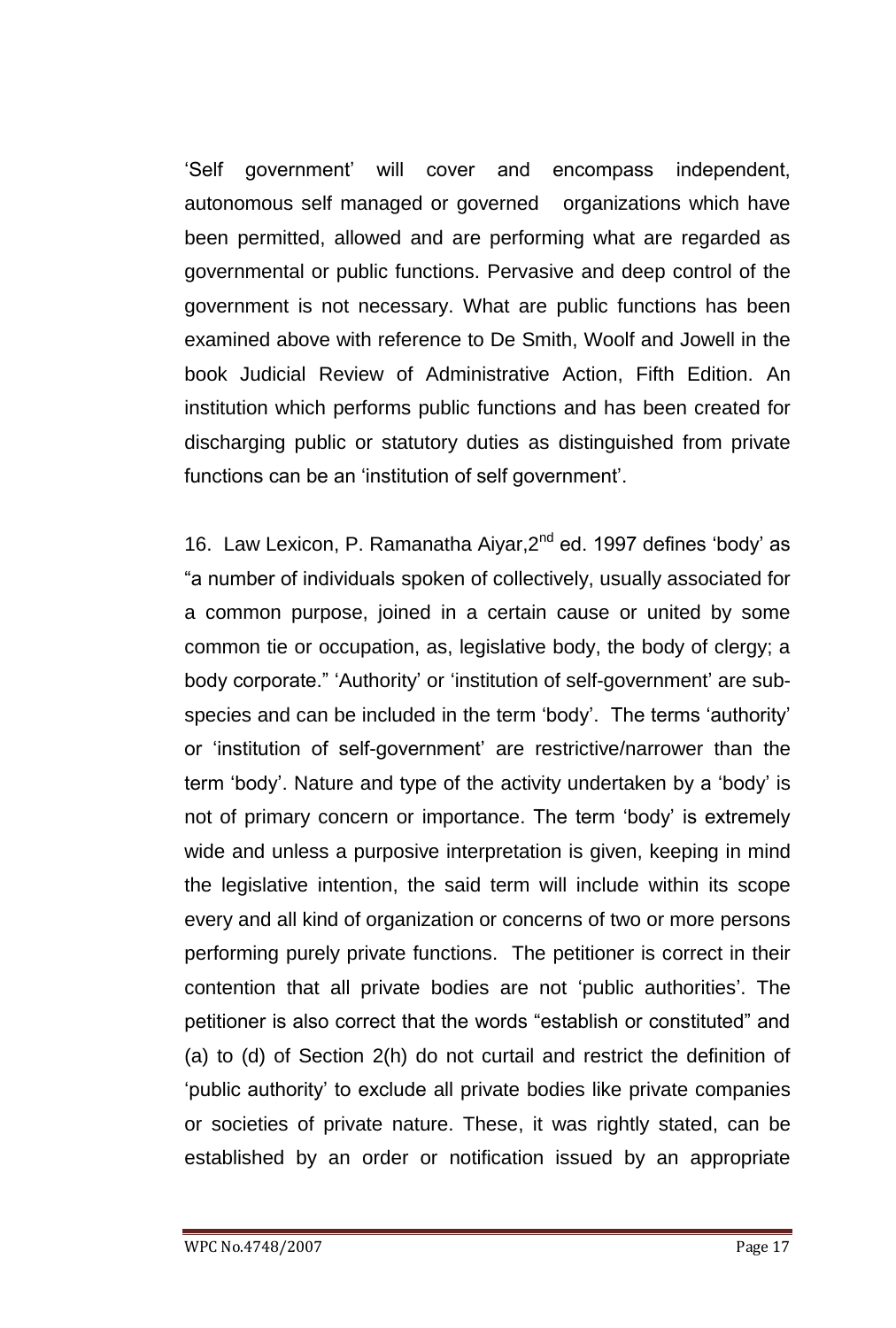government. Section 2(h) of the Act would have been differently worded if all bodies were 'public authorities', once conditions mentioned in (a) to (d) are satisfied. The term 'public authority' would not have been used, if the Act was to apply to all bodies including private bodies. While retaining extensive and comprehensive nature of the word ‗body', the same has to read down keeping in mind the legislative intention and language of section 2(h) of the Act including the second part thereof.

17. The word 'body' will take its colour; is susceptible of analogous meaning and is to complement the two terms 'authority' and ‗institution of self government' but has to be read alongwith the second part of section 2 (h) of the Act. Doctrine of Noscitur A Sociis, may not be fully applicable. The second part of section 2(h) of the Act, specifically deals with 'body' and is to be kept in mind. It consists of two parts. Clause (i) states that ‗body' owned, controlled or substantially financed directly or indirectly by government are included and regarded as a 'public authority'. Bodies owned or controlled by government will normally qualify to be and are regarded as 'authorities'. Further, 'authorities' or 'institutions of self government' are generally beneficiaries of substantial government finance, though other bodies may be beneficiaries of substantial government finance. Thus, as held in paragraph 60 in the case of *Indian Olympic Association*(supra), clause (i) applies to all bodies, whether or not they are 'authorities' or 'institutions of self government', that are owned or controlled or substantially financed by the appropriate government. Under Clause(i), requirements of conditions (a) to (d) need not be satisfied and are not required to be examined. In *Indian Olympic Association* and other cases (supra), Clause(ii) has been interpreted to include private non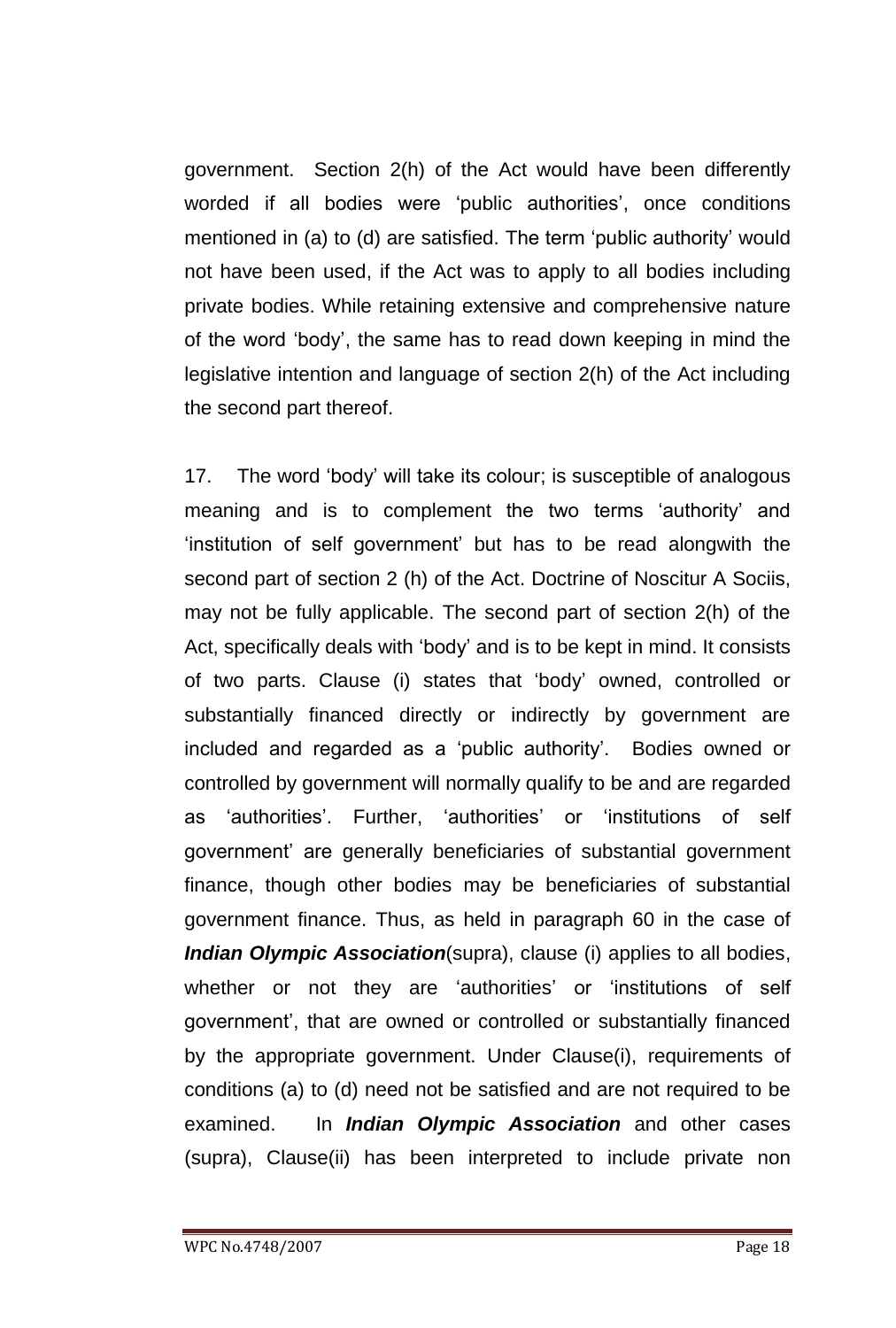government organisations that are substantially financed, directly or indirectly from government funds. Again for Clause(ii) requirements of conditions (a) to (d) are not required to be satisfied. Read in this manner the term 'body' means an organisation which is owned or controlled or substantially financed directly or indirectly by the government. The three conditions, i.e., owned, controlled, substantially financed are distinct in alternative and not cumulative. The nature and type of activity and functions undertaken by the organisation are inconsequential and immaterial. If a body satisfies requirements of Clause(i) or (ii), conditions (a) to (d) need not be satisfied. Thus, when second part of Section 2(h) applies, satisfaction of conditions mentioned in (a) to (d) need not be examined.

18. Learned counsel for the petitioner laid considerable emphasis on the words "established" and "constituted" and the requirements specified in (a) to (d) of part one of the Section 2(h). It was stated that the term "established" means initial establishment or creation of authority, body or institution of self-government by or under the Constitution, by an enactment made by the Parliament or State Legislature or by a notification or order issued by the appropriate Government. The word "constituted" it was submitted refers to constitution of a body with appointment of members as in the Central Coordination Committee by a notification under Section 3(1) Persons with Disability (Equal Opportunities, Protection of Rights and Full Participation) Act, 1995.

19. The words ‗established and constituted' used in Section 2(h) of the Act have to be interpreted in the context in which the said words have been used. In Webster's Third New International Dictionary, it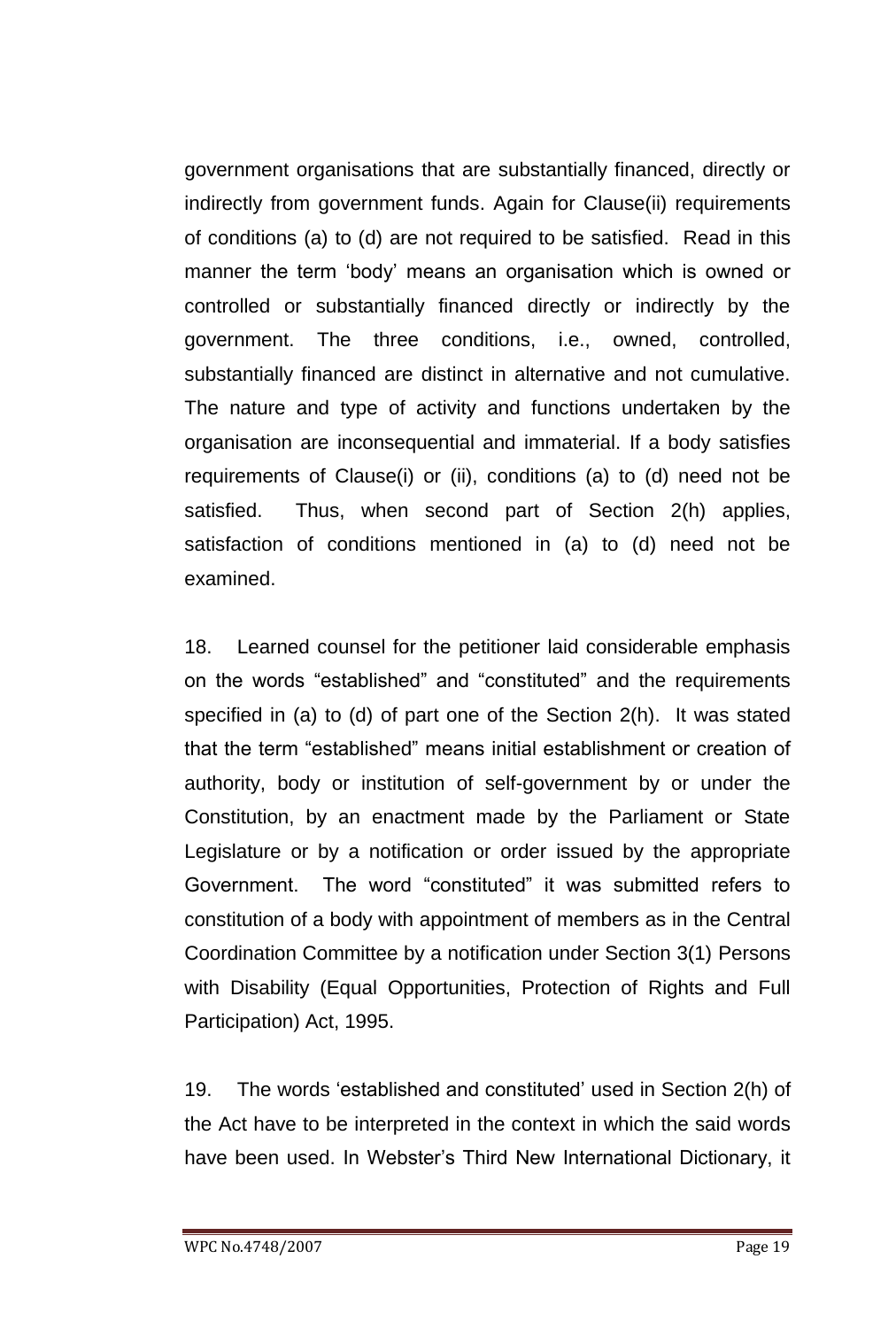has been held that the word 'establish' has been given a number of meanings, namely, to found or base squarely, to make firm or stable, to bring into existence, create, make start, originate. In Shorter Oxford English Dictionary, Third Edition, the word 'establish' has been given in number of meanings, i.e., to ratify, confirm, settle to found, to create. Founding is not the only meaning of the word ‗establish' and it includes creation also. In Bouvier's Law Dictionary (Third Edition), Vol. I, it has been said that the word ‗establish' occurs frequently in the Constitution of the United States and it is there used in different meanings; and five such meanings have been given, namely  $-(1)$  to settle firmly to fix unalterably, to establish justice; (2) to make or form: as to establish a uniform rule of naturalization; (3) to found, to create, to regulate: as, Congress shall have power to establish post officers; (4) to found, recognize, confirm or admit: as, Congress shall make no law respecting an establishment of religion; (5) to create, to ratify, or confirm, as We, the people, etc., do ordain and establish the Constitution".

20. Thus, it cannot be said that the only meaning of the word ‗establish' is to be found in the sense in which an eleemosynary or another institution is founded. The word 'established' need not mean the initial foundation and it includes creation, confirmation or recognition.

21. The word 'constituted' is wider than the word 'established'. The word 'constituted' in section 2(h) of the Act not only refers to the first act/acts by which a body or organization is set up but a subsequent act or acts which will have the effect of conferring on an organization or a body, a special status and constitute a 'body' with status of an 'authority' or 'institution of a self-government' for the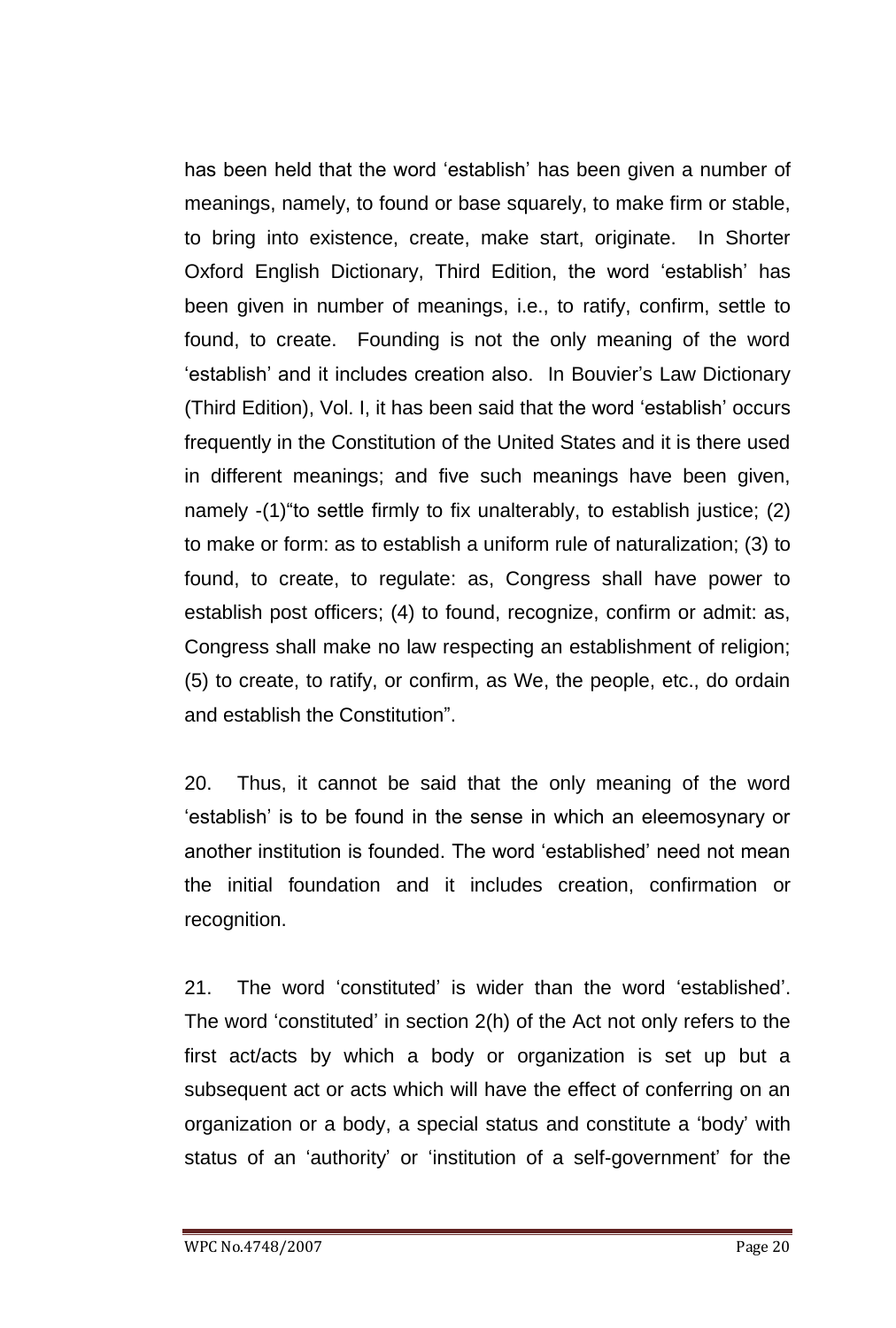purpose of Section 2(h) of the Act. A private institution or a body may be incorporated or formed by acts of private persons but subsequent statutory enactment or an order or notification issued by the appropriate Government can result in constitution and conferring upon the said body, status of an 'authority' or an 'institution of selfgovernment'. For example, a private or a public company upon incorporation may be a body but not an 'authority' or institution of self government' but subsequently a enactment, order or notification can result in its constitution as an 'authority' or 'institution of self government' which was not in existence till the enactment, notification or order was made. An organisation in existence can be ‗constituted' or ‗established' as an ‗authority' or ‗institution of self government' by a subsequent enactment or order/notification. A private company upon its incorporation or registration does not become an 'authority or institution of self government' as defined above under section 2(h) of the Act, but by a subsequent enactment or order/notification issued can become an 'authority or institution of self government'. Thus, subsequent enactment, order or notification may have the effect of establishing or constituting an 'authority or institution of self government. The word "constituted", has to be liberally interpreted to include cases where an organization or a body is already set up but by virtue of a notification or order passed by appropriate Government or statutory enactment is conferred and given status of an 'authority' or an 'institution of self-government'. The words 'established' or 'constituted' have to be read in a manner so as to effectuate the legislative intent in Section 2(h) of the Act.

22. Conditions (a) to (c) are clear, expressive and lucid. Condition (a) refers to establishment or constitution 'by or under' the Constitution, while conditions (b) to (d) refer to establishment or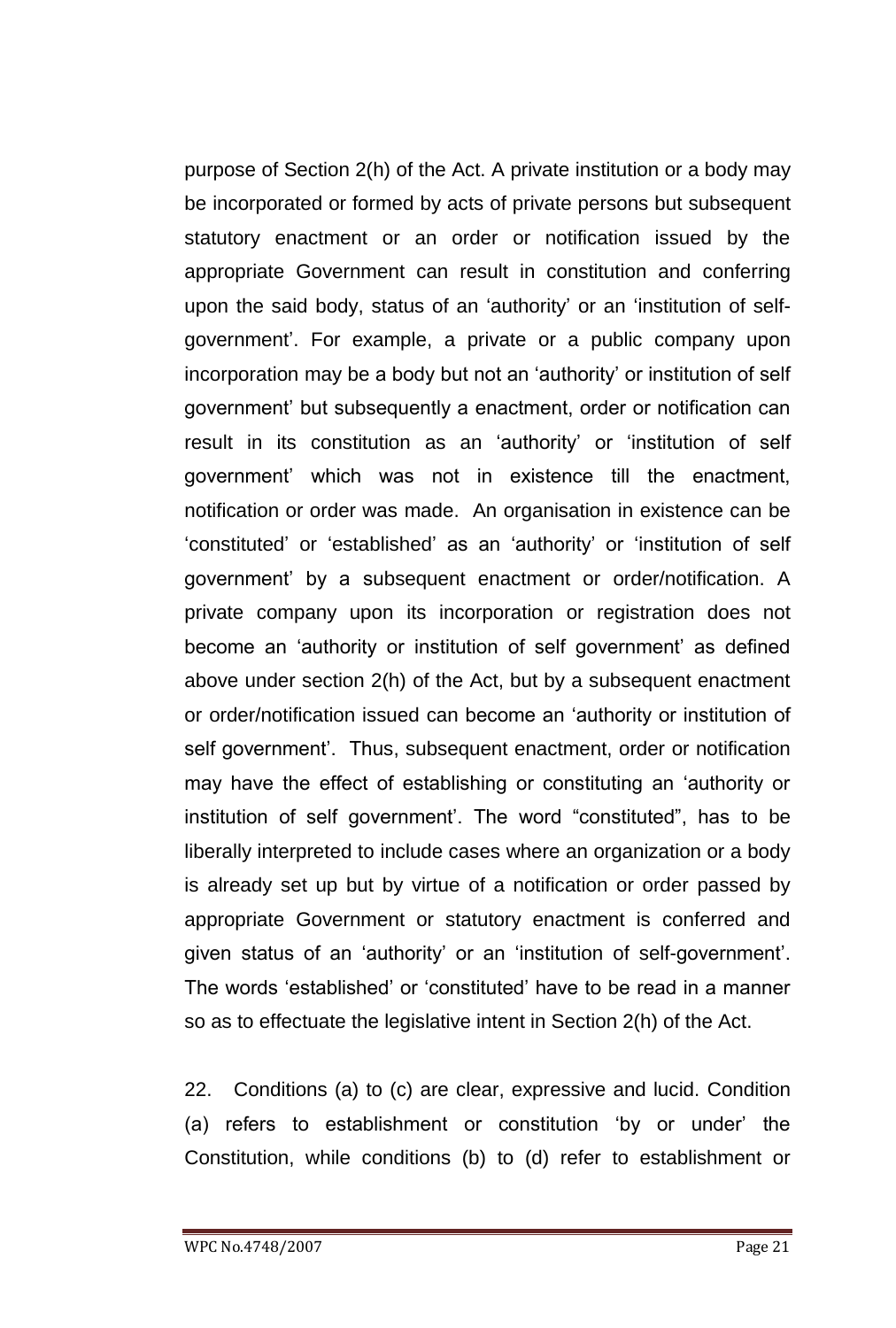constitution 'by' an enactment, notification or order. Word 'by' an enactment or notification or order is narrower than 'by or under' an enactment or notification or order. 'Under' an enactment or notification or order is wider than 'by'. The word 'by' refers to direct establishment and constitution of authority, body or institution of self government as a result of legislation, notification or order. The word 'under' will include establishment or constitution under power or authority conferred on an authority/body by an enactment, notification/ order. However, notification or order can be issued in exercise of Executive power and can be a result of power conferred by legislation or even by subordinate legislation on an authority/body. Condition (d) of Section 2(h) of the Act does not envisage or require any specific type or nature of an order or notification. The requirement is only a notification or an order which has the effect of establishing or constituting 'authority, institution of self-government or a body'. There is no further requirement or condition which is required to be complied with or fulfilled.

23. It is difficult to conceive of an 'authority' or an 'institution of selfgovernment' which has been established or constituted by any mode or manner other than the mode and manner specified in conditions (a) to  $(d)$  of Section  $2(h)$ . There can be 'bodies' which are established or constituted by or under the Constitution or by statutory enactment or by a notification or order issued by appropriate Government. These 'bodies' will be 'public authorities' if they are like 'authorities' or 'institutions of self government'. Further, the second part of the definition clause which starts with the words "includes" and expands the term "bodies" is not with reference to the establishment or constitution or conditions (a) to (d) but with reference to 'body' owned, controlled or substantially financed directly or indirectly by funds of appropriate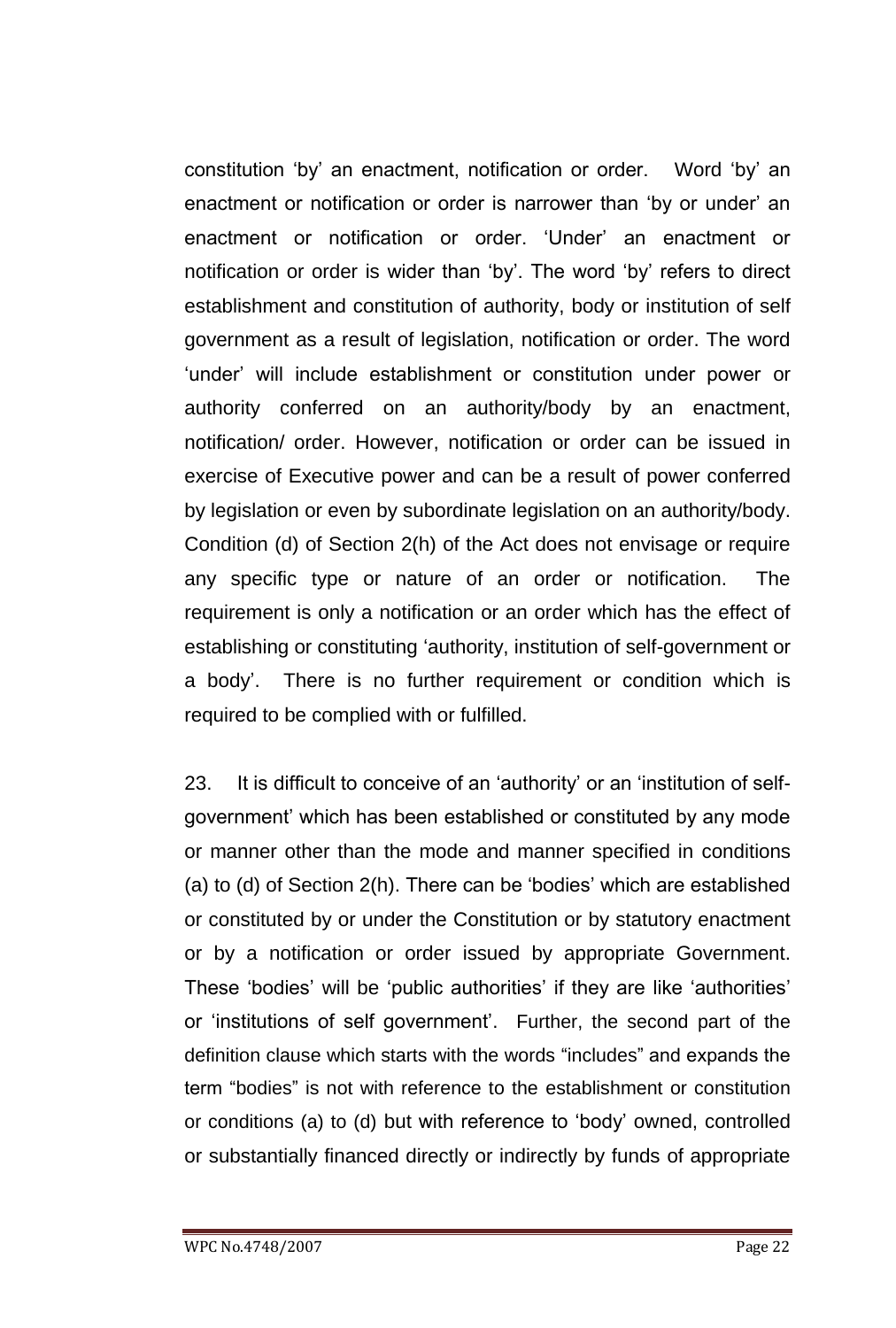Government or even private bodies or non-government organizations which are substantially financed directly or indirectly by funds of appropriate Government.

24. The term 'appropriate Government' has been defined in Section 2 (a) of the Act to mean:-

> ―2 (*a*) ―appropriate Government‖ means in relation to a public authority which is established, constituted, owned, controlled or substantially financed by funds provided directly or indirectly—

- (*i*) by the Central Government or the Union Territory administration, the Central Government;
- (*ii*) by the State Government, the State Government:

25. The said definition clause has been enacted in view of two separate apex appellate bodies under the enactment, viz, the Central Information Commission and the State Information Commission. Appropriate government can mean Central Government or State Government as the case may be. These two terms have been defined in Section 3(8) and (60) of the General Clauses Act, 1897 in relation to anything done or to be done after the commencement of the Constitution to mean the President or the Governor, etc. as the case may be. The terms 'Central Government' and 'State Government' have to understood in light to Article 77 or 166 of the Constitution. It refers to the Executive power of the State vested in the Central Government or the State government.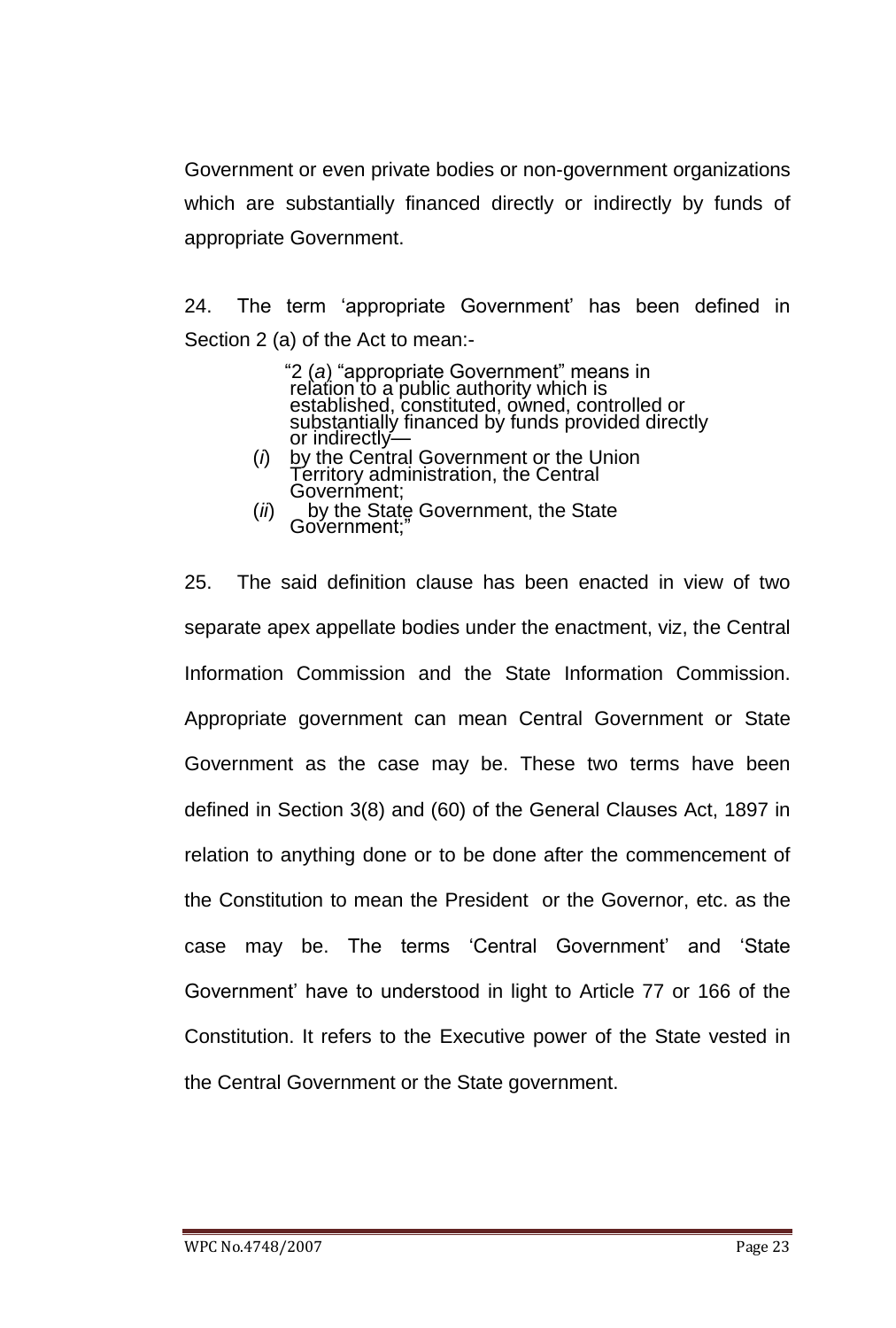26. National Stock Exchange of India Limited, the petitioner herein, is a company limited, which were incorporated in Mumbai on  $27<sup>th</sup>$ November, 1992. It is, therefore, established and created by as a company on the said date under the provisions of the Companies Act, 1956. Incorporation of a company under the Companies Act, 1956 may or may not result in establishment or constitution of a ‗body', ‗authority' or ‗institution of self government' by a notification or order passed by the appropriate Government. It depends upon whether as a result of the order or notification by which a company was incorporated had the effect of constituting or establishing an 'authority', 'institution of self government' or 'body'- as defined above. In the absence of complete details regarding incorporation and findings of the Central Information Commission in this regard the question is left open and not decided. However, as per the Memorandum and Articles of Association of the petitioner the promoters and subscribers were public sector corporations or their representatives.

27. Memorandum and Articles of Association of the petitioner has been produced before me and placed on record. The petitioner, as per the Memorandum of Association, was incorporated with the main object to facilitate, promote, assess, regulate and manage in the public interest, dealings in securities of all kinds as defined under the Securities Contracts (Regulations) Act, 1956 (hereinafter referred to as Securities Act, for short) and all other instruments of any kind including money market instruments and to provide advanced and modern facilities for trading, clearing and settlement of securities in a transparent, fair and open manner. It was also incorporated to initiate, facilitate and undertake all such activities in relation to stock exchange, money markets, financial markets, securities markets,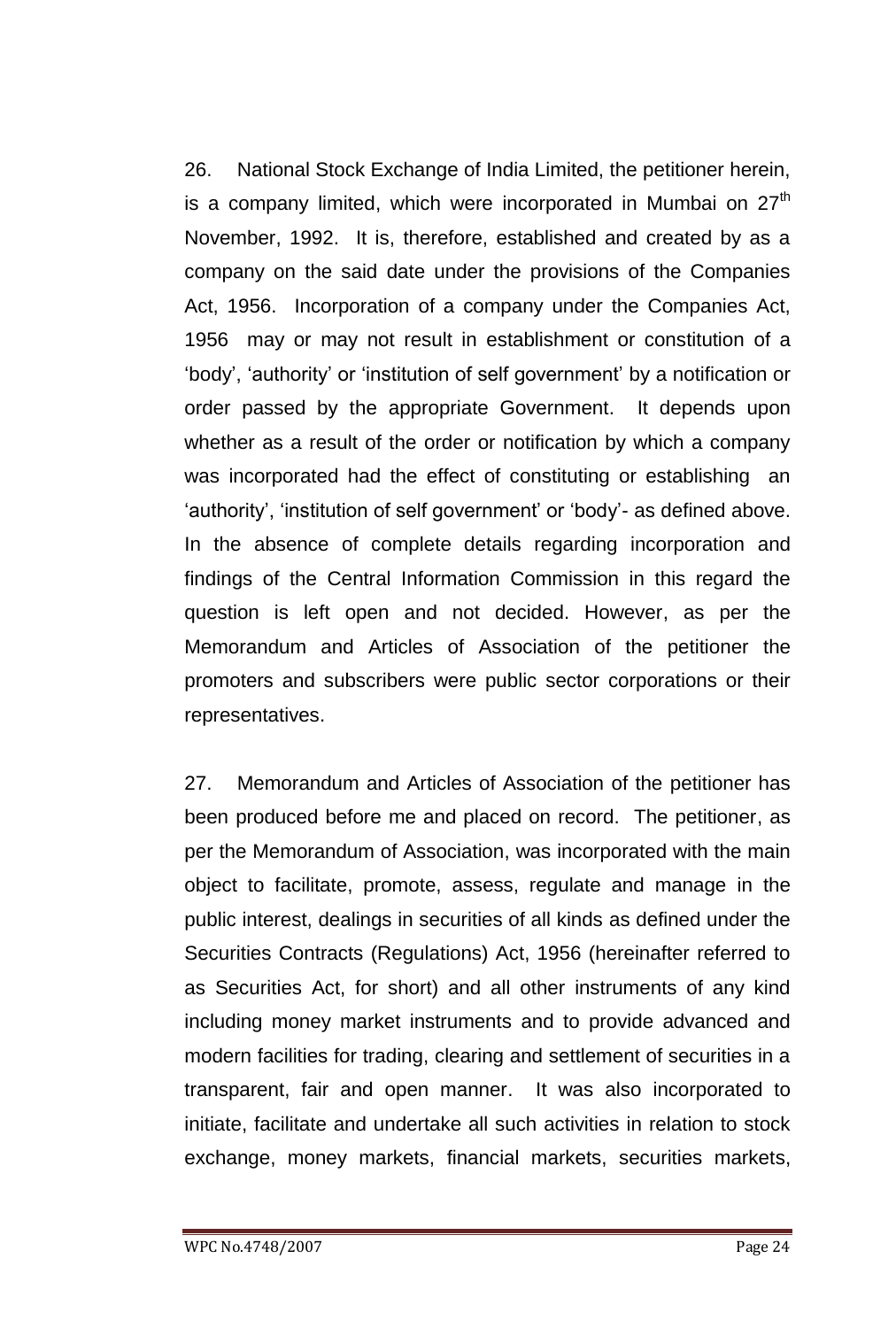capital markets, etc. The third principal object is to support, develop, promote and maintain healthy market in the best interest of the investor and the general public and economy. The objects incidental and ancillary to attain the main objects read as under:-

> ―4. To apply for and obtain from the Government of India, recognition of the Exchange as a recognize stock exchange for the purpose of managing the business of purchase, sale, dealings and transactions in the securities within the meaning of the Securities Contracts (Regulation) Act, 1956 and the Rules made thereunder.

> 5. To frame and enforce Rules, Bye-laws, and Regulations regulating the mode and manner, the conditions subject to which the business on the Stock Exchange shall be transacted and the rules of conduct of the members of the Exchange, including all aspects relating to membership, trading, settlement, constitution of committees, delegation of authority and general diverse matters pertaining to the Exchange and also including code of conduct and business ethics for the members and from time to time, to amend or alter such rules, bye-laws and regulations or any of them and to make any new amended or additional rules, byelaws or regulations for the purpose aforesaid.

> 6. To settle disputes and to decide all questions of trading methods, practices, usage, custom or courtesy in the conduct of trade and business at the National Stock Exchange.

> 7. To fix, charge, recover, receive security deposits, admission fee, fund subscriptions, subscription form members of the exchange or the company in terms of the Articles of Association and rules and bye-laws of the Exchange and also to fix, charge and recover deposits, margins, penalties, ad hoc levies and other charges.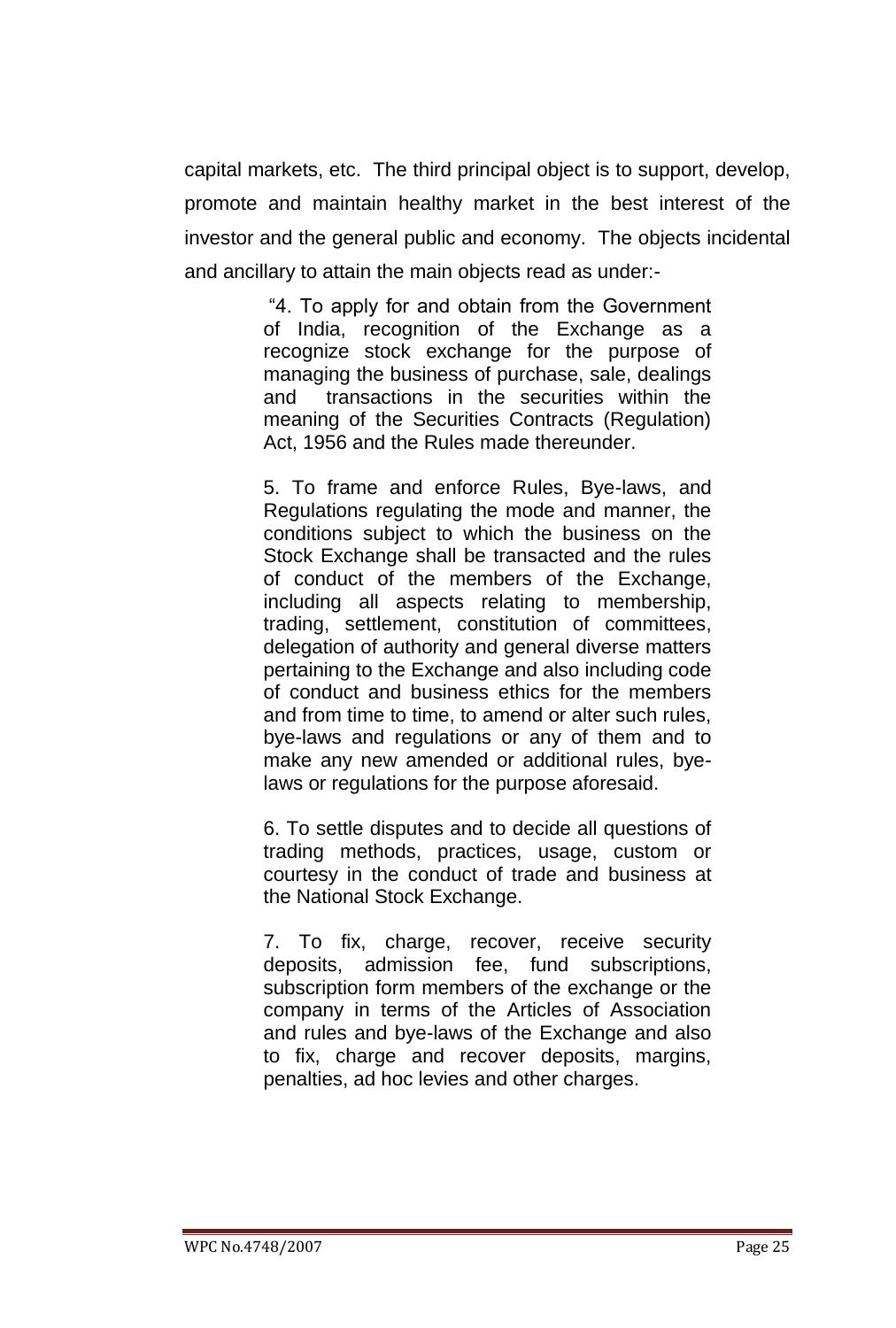8. To regulate and fix the scale of commission and brokerage and other charges to be charged by the members of the Exchange."

28. It is clear from the reading of the aforesaid objects that the petitioner was incorporated for the purpose of establishing a stock exchange for which it was necessary and required that they should be registered and/or recognized under the Securities Act. It is only after the registration or recognition under the Securities Act that the petitioner could carry out any of the functions or objects for which it was incorporated. Section 4 of the Securities Act deals with recognition and registration of the stock exchange and reads as under:-

> **"4. Grant of recognition to stock exchanges.**—(1) If the Central Government is satisfied, after making such inquiry as may be necessary in this behalf and after obtaining such further information, if any, as it may require,-

> (*a*) that the rules and bye-laws of a stock èxchange applying for régistration are in conformity with such conditions as may be prescribed with a view to ensure fair dealing and to protect investors;

> (*b*) that the stock exchange is willing to comply with any other conditions (including conditions as to the number of members) which the Central Government, after consultation with the governing body of the stock exchange and having regard to the area served by the stock exchange and its standing and the nature of the securities dealt with by it, may impose for the purpose of carrying out the objects of this Act; and

(*c*) that it would be in the interest of the trade ànd also in the public interest to grant recognition to the stock exchange;

it may grant recognition to the stock exchange subject to the conditions imposed upon it as aforesaid and in such form as may be prescribed. (2) The conditions which the Central Government may prescribe under clause (*a*) of sub-section (1) for the grant of recognitión to the stock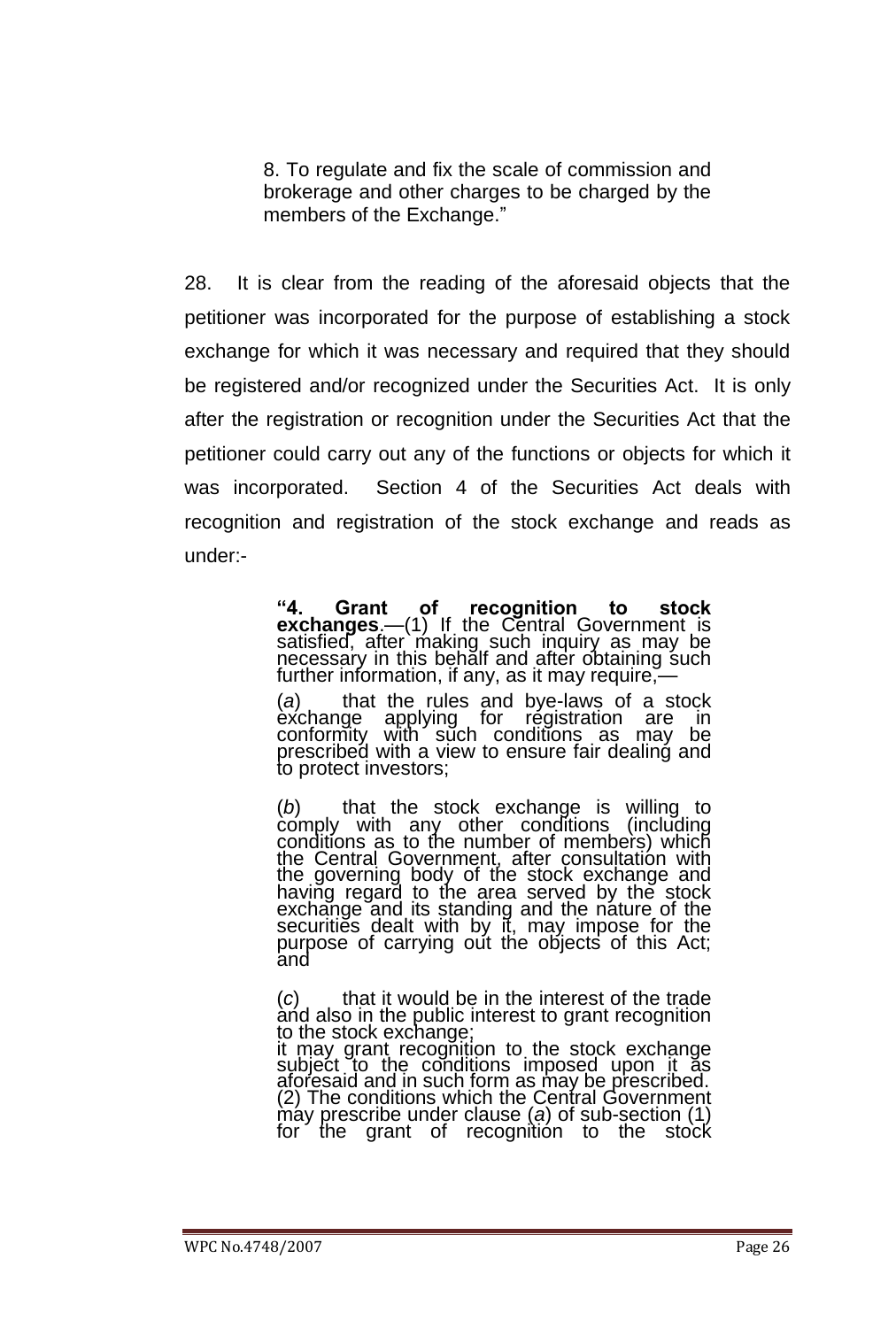exchanges may include, among other matters, conditions relating to,—

(*i*) the qualifications for membership of stock exchanges;

(*ii*) the manner in which contracts shall be entered into and enforced as between members;

(*iii*) the representation of the Central Government on each of the stock exchanges by such number of persons not exceeding three as the Central Government may nominate in this behalf; and

(*iv*) the maintenance of accounts of members and their audit by chartered accountants whenever such audit is required by the Central Government.

(3) Every grant of recognition to a stock exchange under this section shall be published in the Gazette of India and also in the Official Gazette of the State in which the principal office of the stock exchange is situate, and such recognition shall have effect as from the date of its publication in the Gazette of India.

(4) No application for the grant of recognition shall be refused except after giving an opportunity to the stock exchange concerned to be heard in the matter; and the reasons for such refusal shall be communicated to the stock exchange in writing.

(5) No rules of a recognised stock exchange relating to any of the matters specified in subsection (2) of Section 3 shall be amended except with the approval of the Central Government."

29. Once a body or an institution has got its recognition/registration under the Securities Act, it can operate and function as a stock exchange and perform the said public functions. Registration or recognition under Section 4(3) of the Securities Act by the Central Government has the effect of constituting or establishing an ‗authority' or an ‗institution of self-government' as defined above. Admittedly, in the present case, notification or an order under Section 4(3) of the Securities Act has been issued for recognition of the petitioner as a stock exchange. The notification or an order under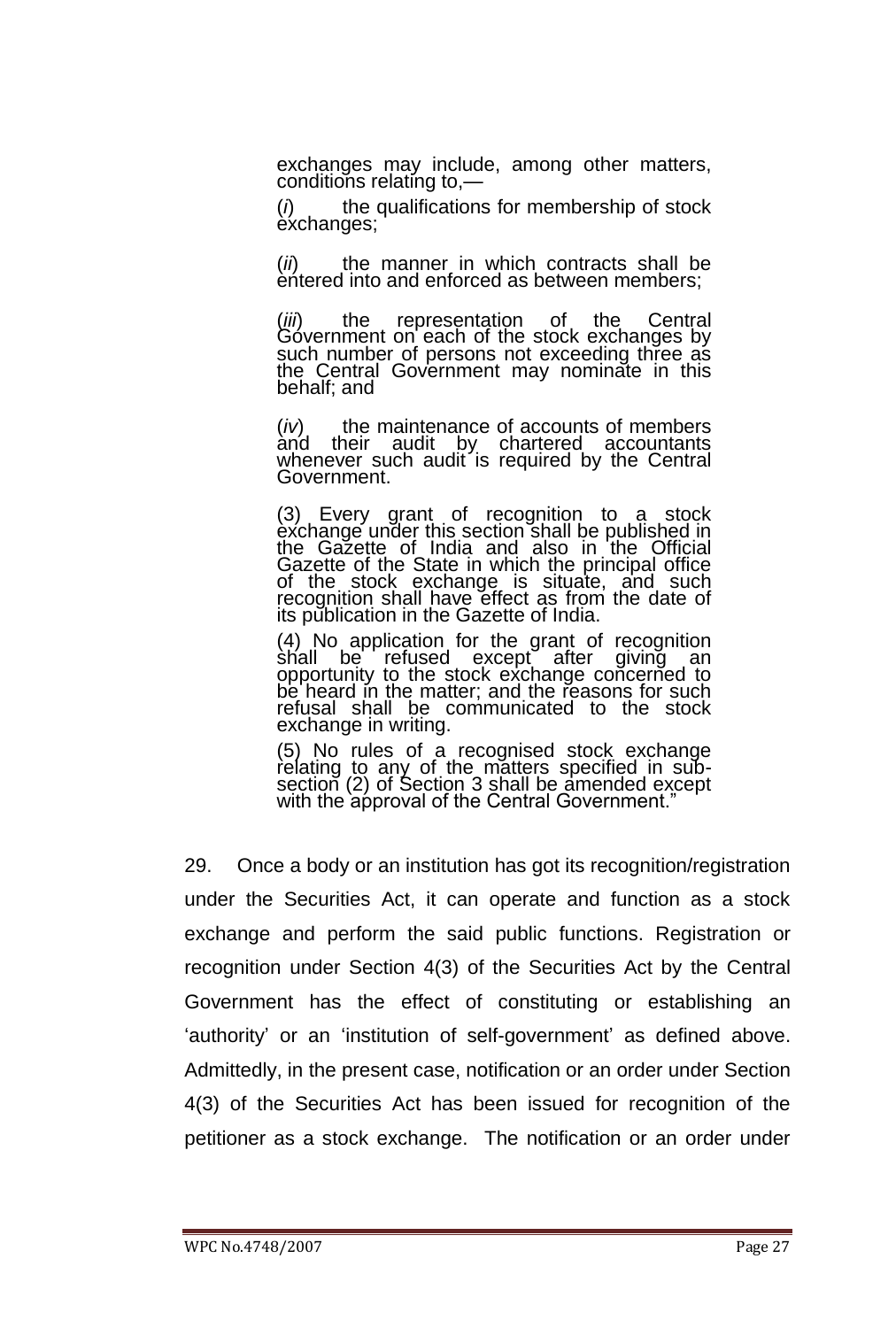Section 4(3) of the Securities Act has the effect of creating an 'authority' or an 'institution of self-government'. Incorporation of the petitioner as a Company may not establish or constitute an 'authority' or an 'institute of self government' but the notification/order under section 4(3) of the Securities Act had the said effect. Thus, first part of Section 2(h) of the Act is satisfied as the petitioner was ‗established' or ‗constituted' as an ‗authority' or ‗institution of self government' as a result of the notification/order under Section 4(3) of the Securities Act.

30. It is not possible to accept the contention of the petitioner that a notification or an order under Section 4(3) of the Securities Act is similar and same as an order passed by Registrar of Companies incorporating a company under the Companies Act, 1956 or an order under Section 11 of the Industries (Regulation and Development) Act 1951. An order allowing incorporation of a company or permitting setting up of an industry under Section 11 of the Industries (Regulation and Development) Act 1951, may not result in establishment or constitution of an 'authority' or an 'institution of selfgovernment' or a 'body, which is owned, controlled or substantially financed directly or indirectly by Government funds'. Incorporation of a company or establishment of industry, a society or even a cooperative society by itself may not establish or create a 'public authority' as by recognition or registration, it does not become an ‗authority or institution of self-government or a body of the nature which is owned, controlled or substantially financed directly or indirectly by the appropriate Government'.

31. The contention of the petitioner that in the present case there is no order or notification by appropriate Government but only an order passed by the Securities Exchange Board of India (SEBI, for short) under Section 4(3) and, therefore, requirements of condition (d) to Section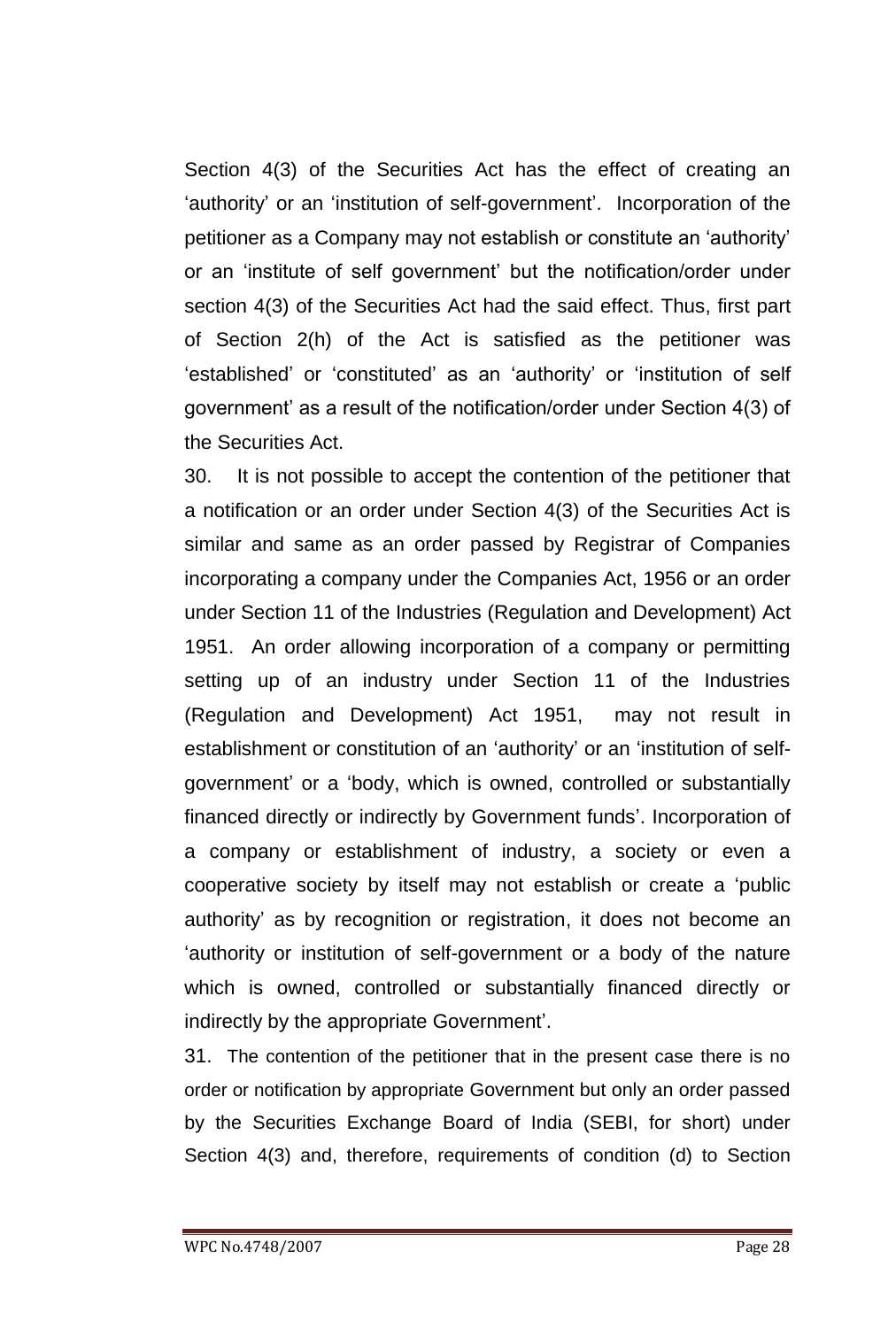2(h) of the Act are not satisfied, is not correct. The term "appropriate" Government" has been defined in Section 2(a) and the reason for incorporating the said term in Section 2(h) has been explained above. The object and purpose of using the term "appropriate Government‖ is to clarify the appellate avenue before whom appeals will lie. It cannot be read to water down and read down the scope of the expression "public authority" as defined in Section  $2(h)$  of the Act. Central Government or the State Government refers to the Executive power of the State and will include their manifestations in various forms. The term "Central Government" and "State Government" have to be read and interpreted broadly and not in a restrictive manner.

32. Under Section 4(3) of the Securities Act, an order of registration/recognition is to be passed by the Central Government. Under Section 29 A of the Securities Act, Central Government has been authorized to delegate their powers to SEBI. In the present case, SEBI has granted recognition/ registration to the petitioner as a delegate and as authorised to act on behalf of the Central Government. The recognition granted is, therefore, treated as granted by the Central Government itself under Section 4(3). SEBI has exercised powers of the Central Government to grant recognition in terms of Section 29 A of the Securities Act.

33. Thus, the petitioner is an 'authority or an institution of the self-Government' established by a notification or an order passed by the Central Government and, therefore, is a "public authority".

34. The petitioner also satisfies requirements of the second part of the Section  $2(h)$  of the Act. It is a 'body' which is controlled by Central Government. It is not possible to accept that the control exercised is merely regulatory and is not a pervasive and deep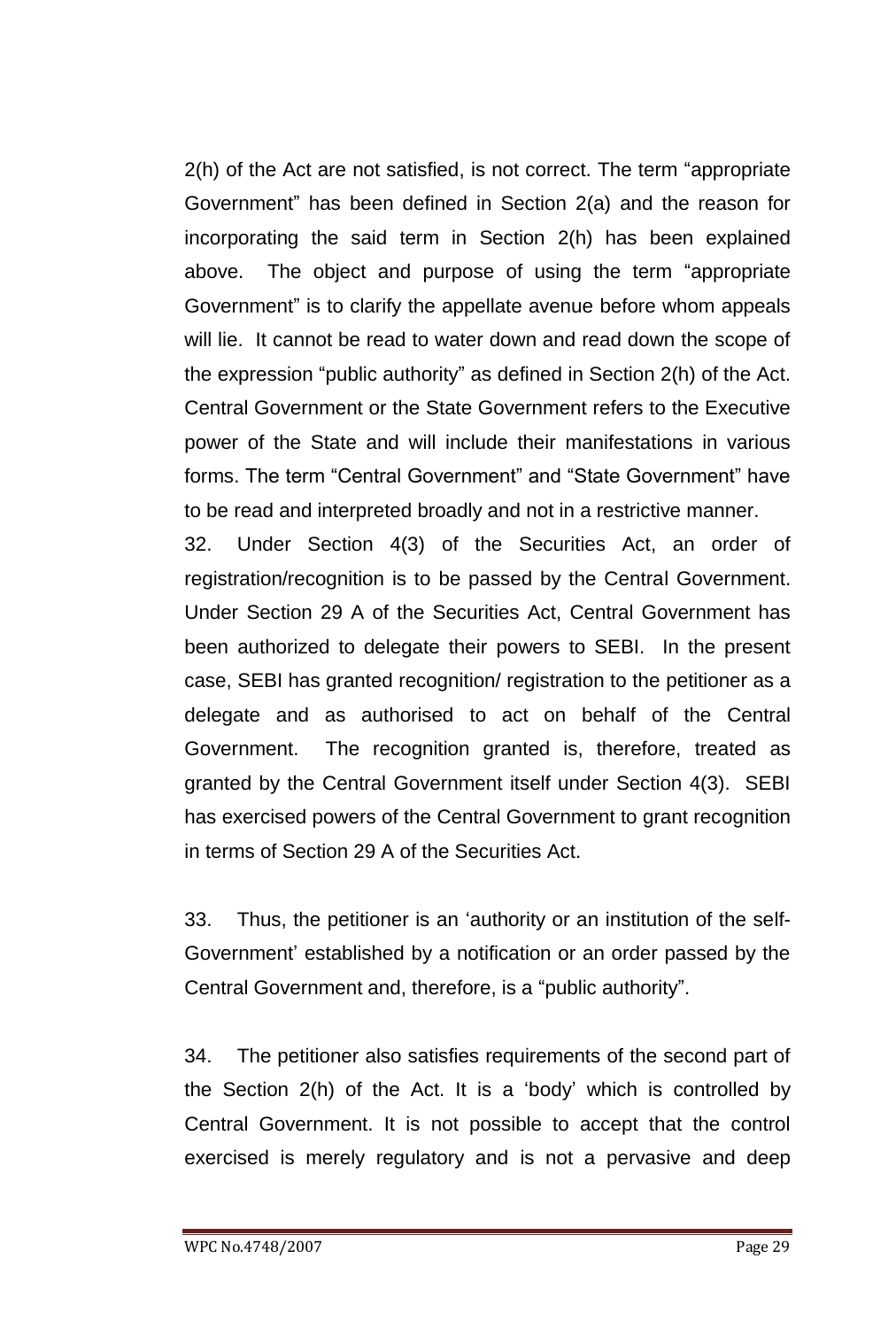control. This question is no longer res integra and is squarely settled by a Division Bench decision of this Court in the case of *Delhi Stock Exchange versus K.C. Sharma* in LPA No. 331/1999 reported in 2002 Volume XCIII DLT 233. In the said judgment, the Division Bench of this Court had examined the provisions of the Securities Act and the effect thereof and whether it can be regarded as mere regulatory control or a pervasive and a deeper control. It has been observed that control of the Central Government under the Securities Act is not merely regulatory control but much wider and a pervasive control. It was held:-

> ―17. Let us consider as to whether the control of the Central Government in terms of the provisions of the 1956 Act, is so deep and pervasive so as to bring within the authority contained in Article 12 of the Constitution of India.

> 18. The 1956 Act was enacted to prevent undesirable transactions in securities by regulating the business of dealing therein by providing for certain other matters connected therewith. Stock exchange has been defined in Section 2 (j) to mean "any body of individuals, whether incorporated or not, constituted for the purpose of assisting, regulating or controlling the business of buying, selling or dealing in securities." Section 3 provides for an application for recognition to stock exchanges. Section 4 empowers the Central Government to grant recognition to stock exchanges subject to the conditions imposed upon it upon satisfying itself that it fulfills the criteria thereof. Sub-section (2) of Section 4 lays down the conditions "for the grant of recognition to the Stock exchange may include, among other matters, conditions relating to-

(i) the qualifications for membership of Stock Exchanges;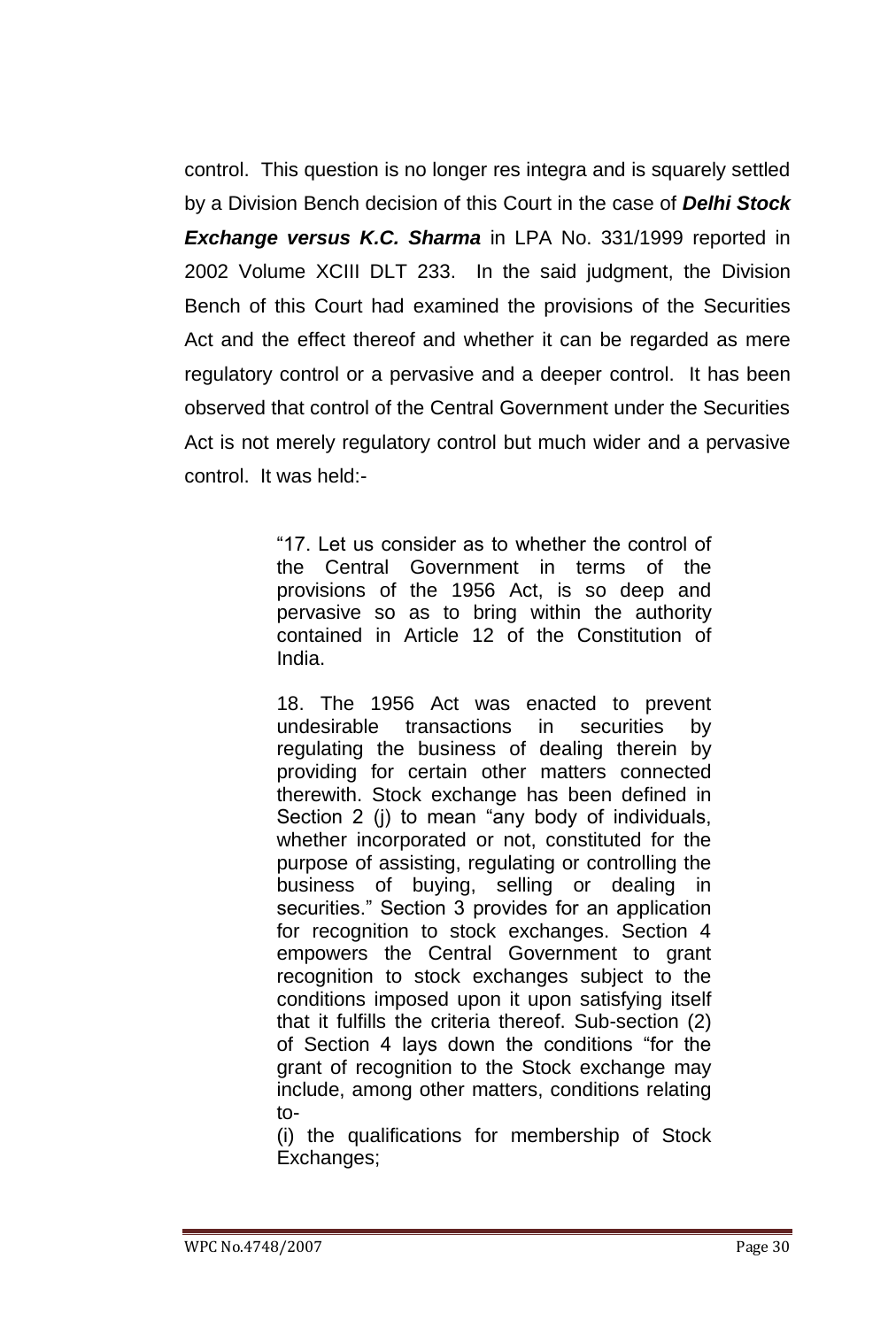(ii) the manner in which contracts shall be entered into and enforced as between members;

(iii) the representation of the Central Government on each of the Stock Exchanges by such number of persons not exceeding three as the Central Government may nominate in this behalf; and

(iv) the maintenance of accounts of members and their audit by chartered accountants whenever such audit is required by the Central Government.

19. Recognition of the Stock Exchange under the section is required to be published in the Gazette of India. The rules of the recognized stock exchanges can be amended only upon approval of the Central Government. Section 5 provides for withdrawal of recognition. Section 6 empowers the Central Government to call for periodical returns or direct enquiries to be made. Section 7 provides for annual reports to be furnished to the Central Government. Section 10, however, also empowers the Central Government to make or amend bye-laws of recognized stock exchange. Section 11empowers the Central Government to supersede governing body of a recognized Stock Exchange. Section 12 empowers the Central Government to suspend business of recognized Stock Exchanges. Section 13 empowers the Central Government to declare contracts in notified areas illegal by notification in the Official Gazette. Section 19 prohibits any person to organize or assist in organizing or be a member of any Stock Exchange other than a recognized Stock Exchange for the purpose of assisting in, entering into or performing any contracts in securities. Section 21 provides that where securities are listed on the application of any person in any recognized Stock Exchange, such person shall comply with the conditions of the listing agreement with that Stock Exchange. Under Section 22, an appeal is maintainable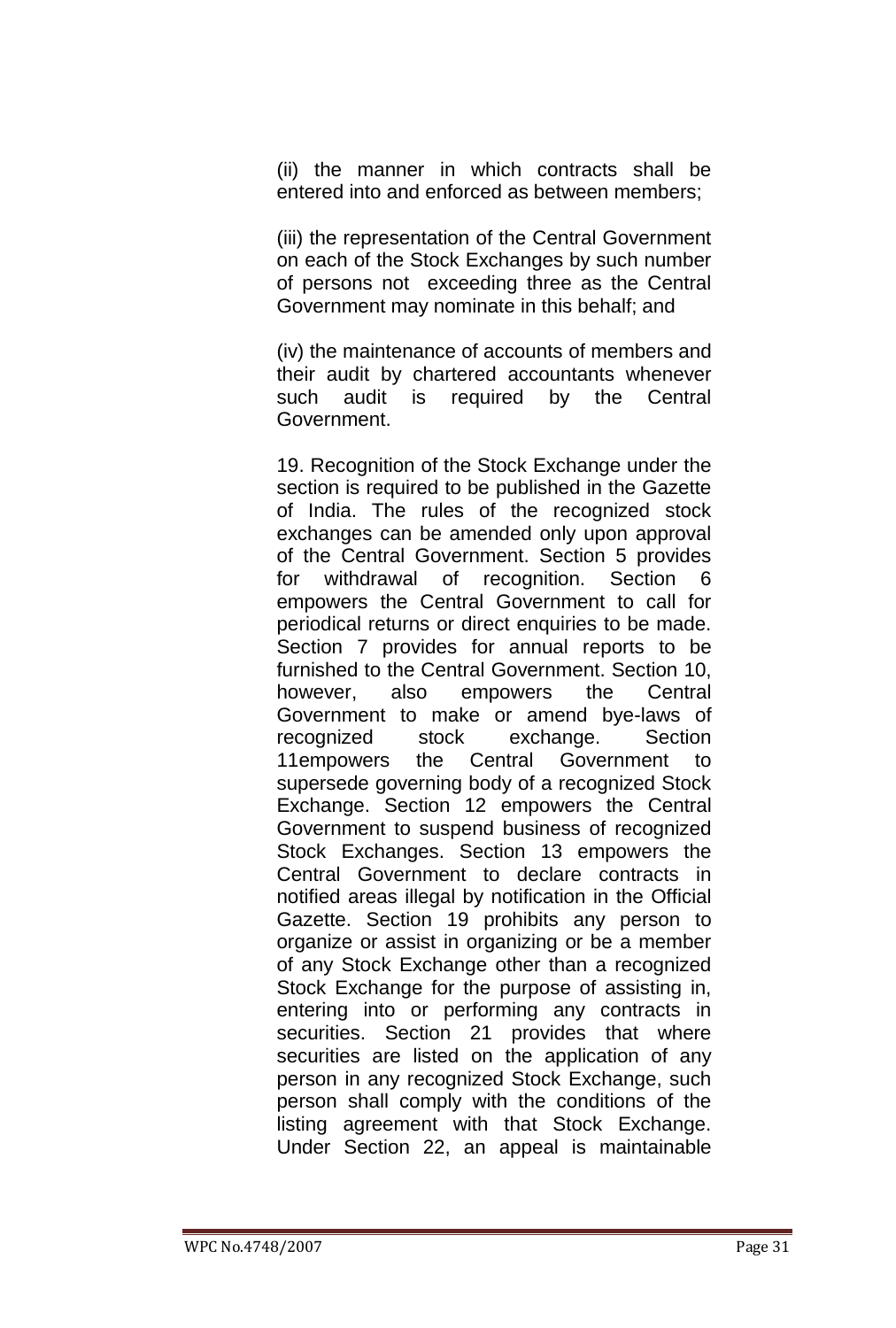against an order passed by the Stock Exchange to list securities of public companies. Section 23 provides for penalties in relation to the matters specified therein. Section 29 of the Act is in the following terms:

*"Production of action taken in good faith-* No suit, prosecution or other legal proceeding whatsoever shall lie in any Court against the governing body or any member, office-bearer or servant of any recognized stock exchange or against any person or persons appointed under Sub-section (1) of Section 11 for anything which is in good faith done or intended to be done on pursuance of this Act or of any rules or bye-laws made thereunder.‖

20. The provisions above-mentioned clearly go to show that not only Stock Exchanges perform an important function, its control by the Central Government/SEBI are deep and invasive. So invasive is control of the SEBI that even the writ petitioner against the impugned order preferred an appeal before SEBI and filed a representation before SEBI which was entertained. The appellant herein submitted, itself to the jurisdiction of SEBI without any demur whatsoever. The SEBI constituted an independent Committee and despite pendency of the writ petition before this Court arrived at its own finding. This also goes to show that not only the Central Government but also a statutory authority exercises deep and pervasive control of the Stock Exchange. It may be that it does not receive any financial assistance. But receiving the financial assistance is not the only criteria for holding that an instrumentality of the State would come within the purview of the definition of "other authorities".

21. Although, it may not be of much relevance, but we may notice that in Delhi Stock Exchange Association Ltd. v. Commissioner of Income Tax, New Delhi, 1997(3)Scale 353, the Delhi Stock Exchange itself has given out that it is being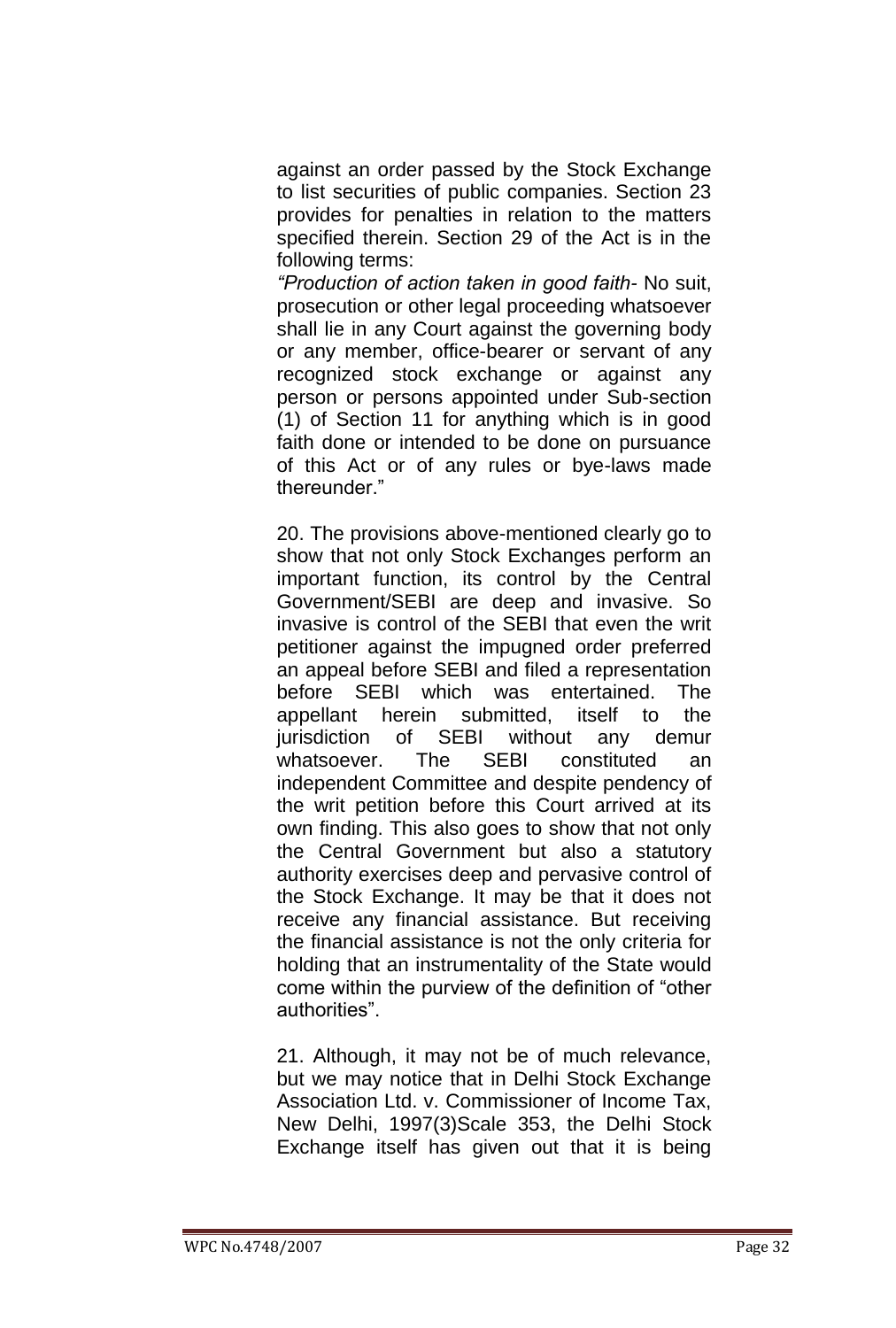considered to be "other authorities" within the meaning of Article 12 of the Constitution of India. 22. Admittedly, its main source of revenue is from listing fees received from the listed companies. Its power to list companies flows from a statute. In doing so, it exercises a quasi judicial function and appeal lies against its order refusing to list companies."

35. The Delhi High Court also made reference to the Securities and Exchange Board of India Act, 1992 (SEBI Act, for short) and has held that the said enactment support assertion that Central Government has deep and all pervasive control on the functioning of the stock exchanges. Referring to the said enactment, it has been observed:-

> ―28. Following are some of the important sections of SEBI Act which support the assertion that Central Government has deep and all pervasive close control on the functioning of all RSEs (Recognised Stock Exchanges):

- (1)Preamble of the SEBI Act which inter alia reads, "An Act to provide for the establishment of a Board to protect the interest of investors in securities and to promote the development of and to regulate the securities market and for matters connected therewith or incidental thereto."
- (2)Section 11(1), which casts a duty upon SEBI to protect the interest of the investors and promote the development of and regulate the securities market.
- (3) Section 11(2)(a), specifically casts a duty upon SEBI to regulate, even the business (means regulation of even day-to-day business) and that is why it is under this section SEBI from time to time issues directions to RSEs about the nature, type, extent and percentage of margin money to be taken from the members of RSEs; nature,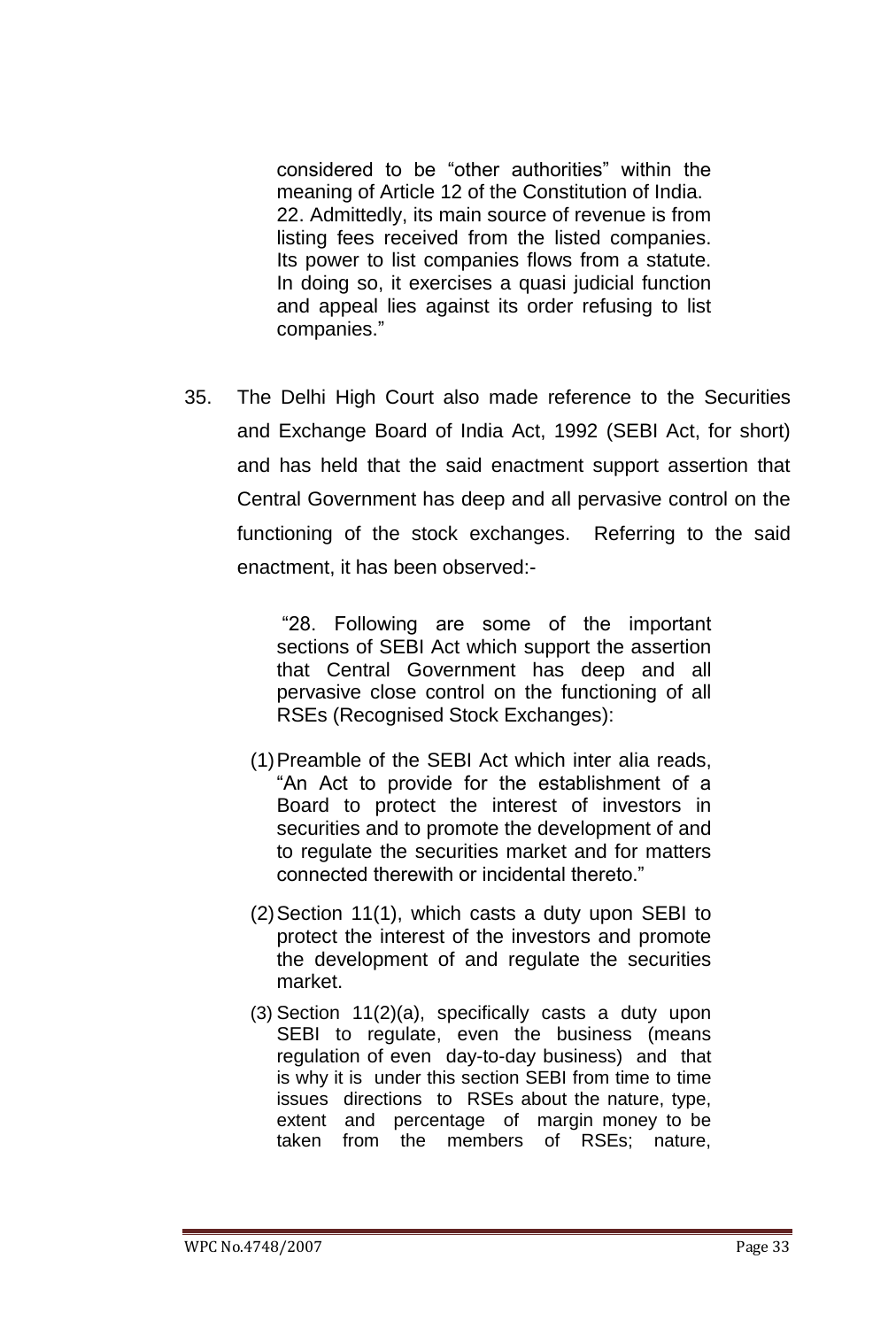organization structure and duties of Market Surveillance department etc.

(4)Section 11(2)(j) requires SEBI to perform such functions and exercise such powers under SCRA, 1956, which may be delegated to it by the Central Government.

29. The Apex Court, again in Unni Krishnan J.P. v State of Andhra Pradesh, (supra), held that when a private body carries on public duty, as in the case of an institution whereby recognitions and affiliations are to be granted with conditions, Stock Exchanges are also recognized subject to various conditions. Unlike the companies registered under the Indian Companies Act, the bye-laws of a Stock Exchange can be amended. Even for amendment in bye-laws, the Stock Exchange requires approval of the Central Government. The Central Government, having regard to the provisions of the 1956 Act, as noticed hereinbefore, can interfere in the functions of the Stock Exchanges at every stage.

30. Section 29 of the 1956 Act is a pointer to show that it is an instrumentality of the State inasmuch as the protection of action taken in good faith has been extended to Stock Exchanges which are granted only to public servants. The Central Government even can delegate its power in favour of SEBI.

31. As would be noticed hereinafter, the history shows that various legislations had been enacted for safeguarding the interests of the investors and particularly small investors. Economy of the country, one way or the other, to a large extent would depend upon the dealings of the Stock Exchange.

32. The concept that all public sector undertakings incorporated under the Indian Companies Act or Societies Registration Act for being State must be financed by the Central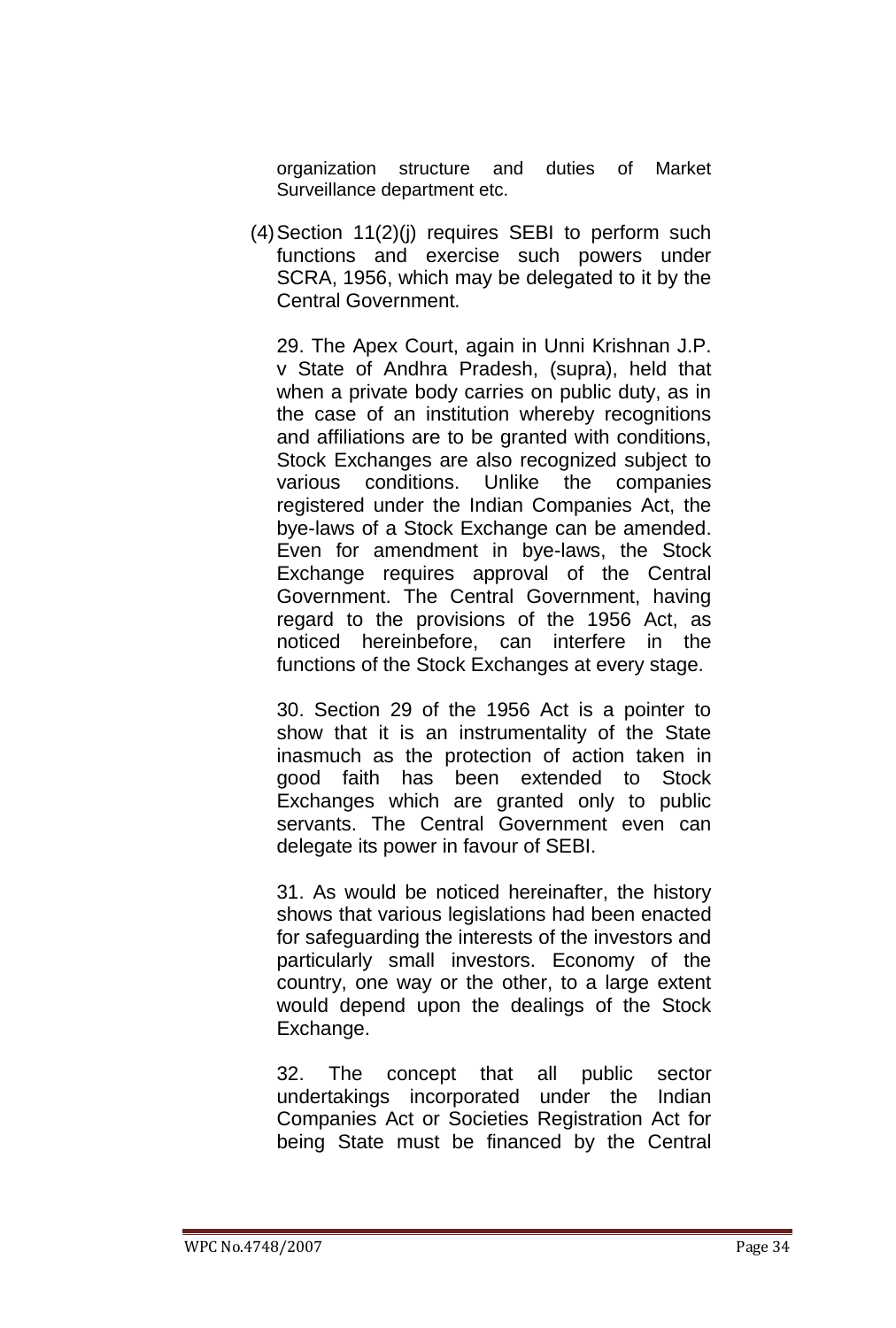Government and under the deep and pervasive control thereof has undergone a sea change. The thrust, in our opinion, should be not upon the composition of the company but the duties and functions performed by it. Thus, whether the appellant is a body which exercises public function, is the primary question which should be raised and answered."

36. The aforesaid judgment of the Delhi High Court has been upheld by the Supreme Court in *K.C. Sharma versus Delhi Stock*  **Exchange**, (2005) 4 SCC 4 observing interalia that the control of the Central Government over the Delhi Stock Exchange in view of the provisions of the Securities Act and the SEBI Act is all pervasive and deep. Thus the petitioner is a 'public authority' as per second part of section 2(h) of the Act.

37. Some arguments were addressed on the question whether the Central Government owns National Stock Exchange in view of the shareholding pattern. SEBI in their counter affidavit has stated that more than 50% of the shares of the petitioner stock exchanges are owned by Government of India or Government companies. The petitioner has disputed the said contention and factual statement. I am not going into this aspect as this factual dispute has not been dealt with and examined by the Central Information Commission and my findings recorded above. This question is left open and undecided.

38. In view of the aforesaid findings, it is held that the petitioner is a "public authority" as it is an 'authority or institution of selfgovernment' constituted or established by notification or order issued by the appropriate Government. It is also held that the petitioner is controlled by the appropriate Government. The writ petition